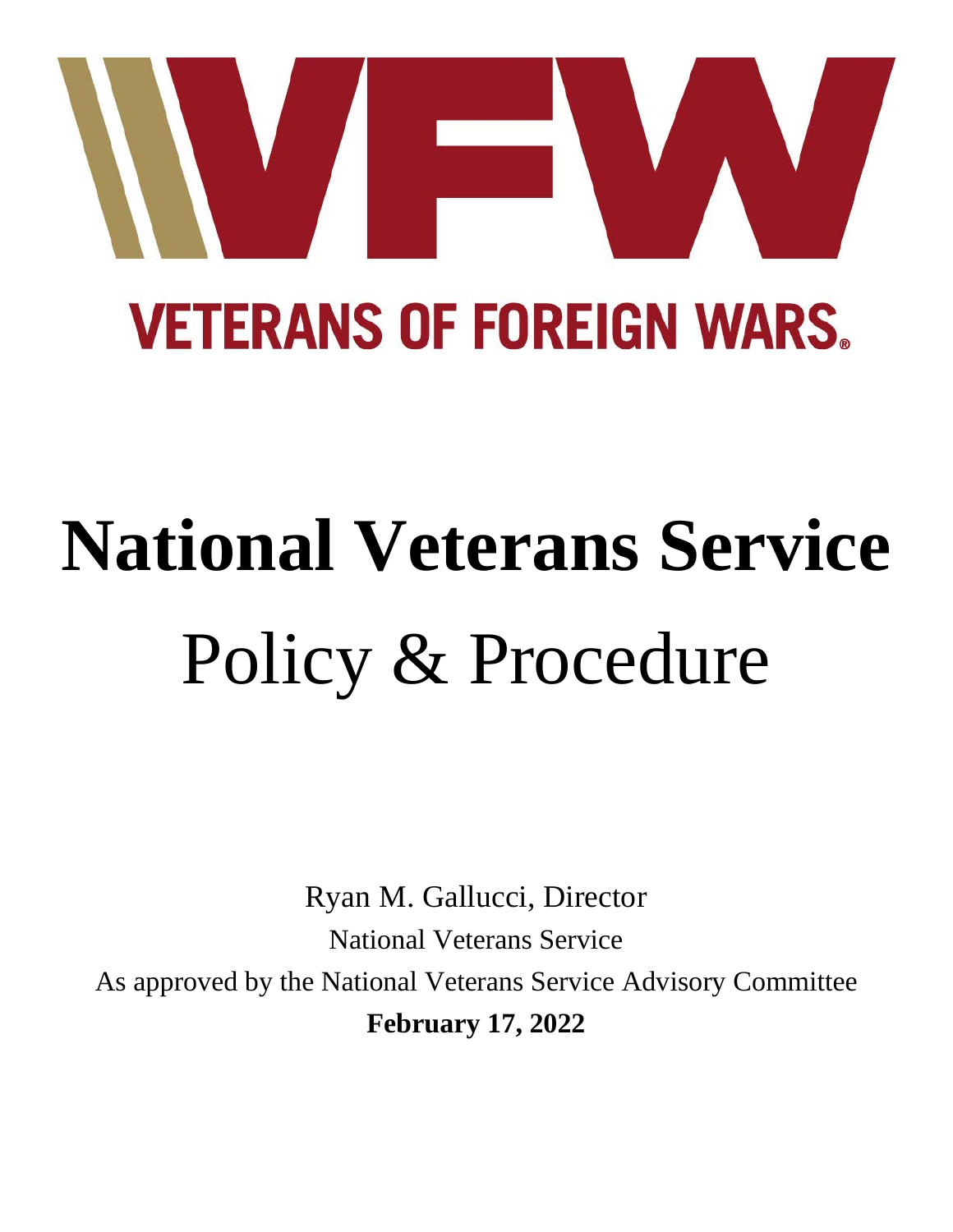#### VETERANS OF FOREIGN WARS OF THE UNITED STATES NATIONAL VETERANS SERVICE

# **POLICY AND PROCEDURE**

## **AUTHORITY**

Section 619 of the By-Laws of the Veterans of Foreign Wars of the United States (hereinafter referred to as VFW) provides that the National Veterans Service Advisory Committee shall control the veterans service programs of the VFW under the supervision of the National Council of Administration and subject to the provisions of the National By-Laws and orders of the National Convention.

The policy and procedure contained herein are issued for guidance of all persons providing assistance under the auspices of the National Veterans Service. These policies in no way supersede State or Federal law.

#### VFW NATIONAL VETERANS SERVICE

- 1. In accordance with the policy and instruction of the National Veterans Service Advisory Committee, the Director, National Veterans Service, shall be responsible for the administration, supervision and technical guidance of all activities, programs and personnel of the National Veterans Service, under the direct supervision of the Assistant Adjutant General and Executive Director of the VFW Washington Office.
- 2. In accordance with policy approved by the National Council of Administration, decisions of the Director, National Veterans Service, with respect to the appointment of employees and other personnel actions, travel authority, purchases, vouchers and other administrative matters, are subject to review and approval by the Executive Director of the VFW Washington Office.
- 3. The National Veterans Service shall consist of positions recommended by the National Veterans Service Advisory Committee, with the advice and consent of the VFW Adjutant General and the Executive Director of the VFW Washington Office, for approval by the VFW Commander-in-Chief and the National Council of Administration.
- 4. The incumbent employee of each National Veterans Service staff position shall perform the regularly assigned duties of the position and shall assume such other responsibilities and duties as assigned by the Director, National Veterans Service.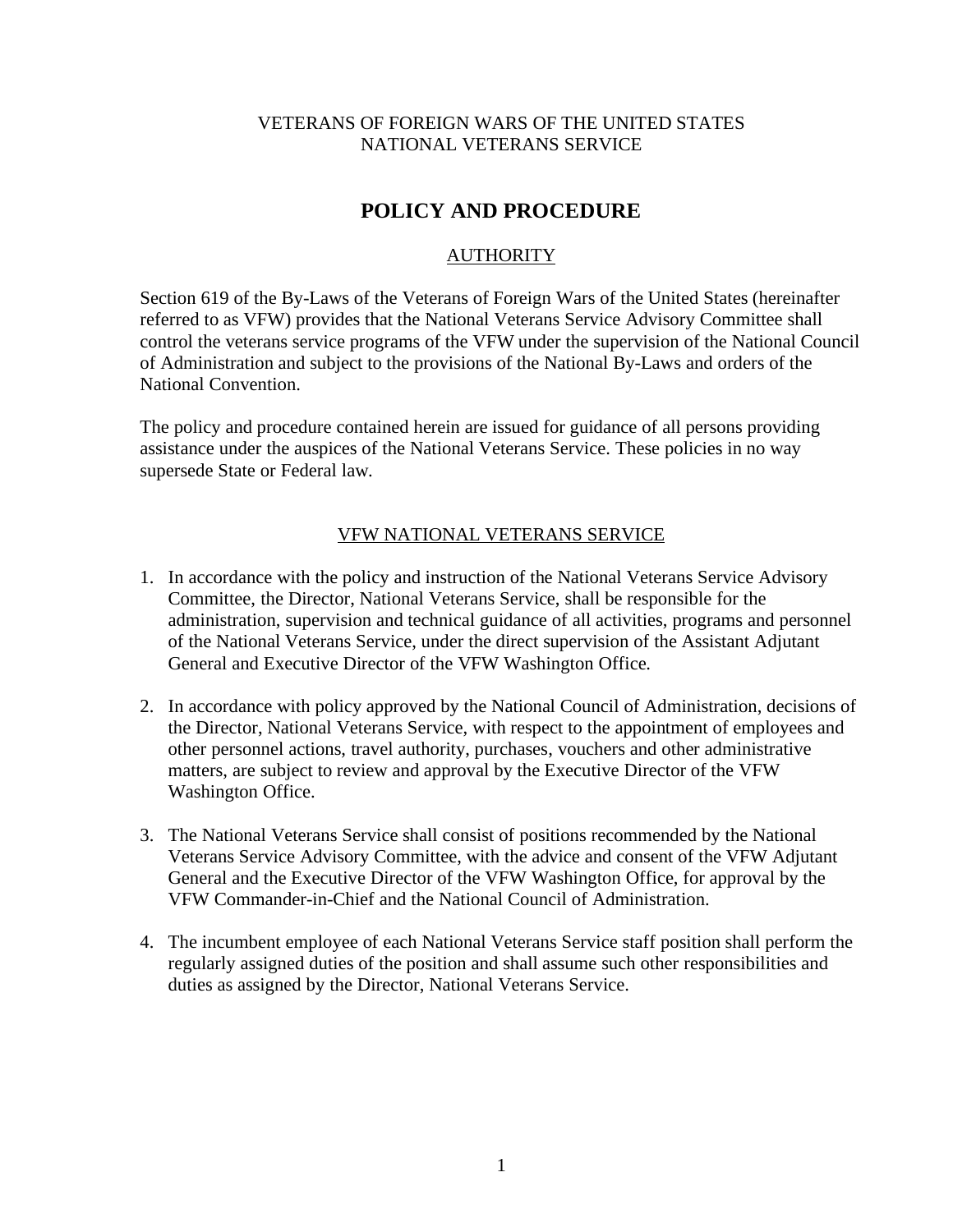# VFW ACCREDITATION, REACCREDITATION, REVOCATION OF ACCREDITATION AND TRAINING

# **1. General**

Congress and the Department of Veterans Affairs (VA) regulate organizations and individuals who seek to represent veterans and other claimants before the VA. A person shall not function in any capacity as a VFW representative in a claim or other matter before the Department of Veterans Affairs until such person is officially accredited, through the VFW, by the Department of Veterans Affairs. A person will not be accredited by VA unless the VFW has certified to it that the individual meets the eligibility criteria established by VA. The Director, National Veterans Service, is VFW's certifying official.

The VFW will not certify for accreditation VFW Post, County Council and District Service Officers since they do not require accreditation in the conduct of their normal duties.

VFW may certify individuals for accreditation provided they meet the eligibility criteria established by both VA and VFW as described elsewhere in this section. The following titles are acceptable as VFW Accredited Representative:

- Department Service Officer
- Assistant Department Service Officer
- Office Supervisor\*
- Claims Consultant
- Administrative Assistant\*\*

\*At a department's discretion, a VFW department may choose to have a non-VFW member oversee the duties of their department service office. In these instances, the individual cannot hold the title of Department Service Officer, but can instead be the Office Supervisor. In accordance with VFW National By-Laws Sec. 515, Department Service Officers and Assistant Department Service Officers must be VFW Members in good standing.

\*\*Administrative Assistants working in VFW offices collocated at VA regional offices will not normally be certified since accreditation is not required to conduct their normal duties.

Note: Some support staff have been accredited in the past. These individuals are not authorized to represent or counsel veterans at personal hearings nor does their accreditation allow them to review claims files, to "sign off" on rating decisions. The accreditation only authorizes support staff access to the VA's Benefits Delivery Network and other related software systems.

NOTE: NVS Staff, State Run Agencies, and County Run Agencies may have different titles based on the discretion of their supervising authority.

Only VFW accredited individuals specifically assigned to and working at a VA regional office, consolidated work site (e.g., Pension Management Centers), and other approved locations may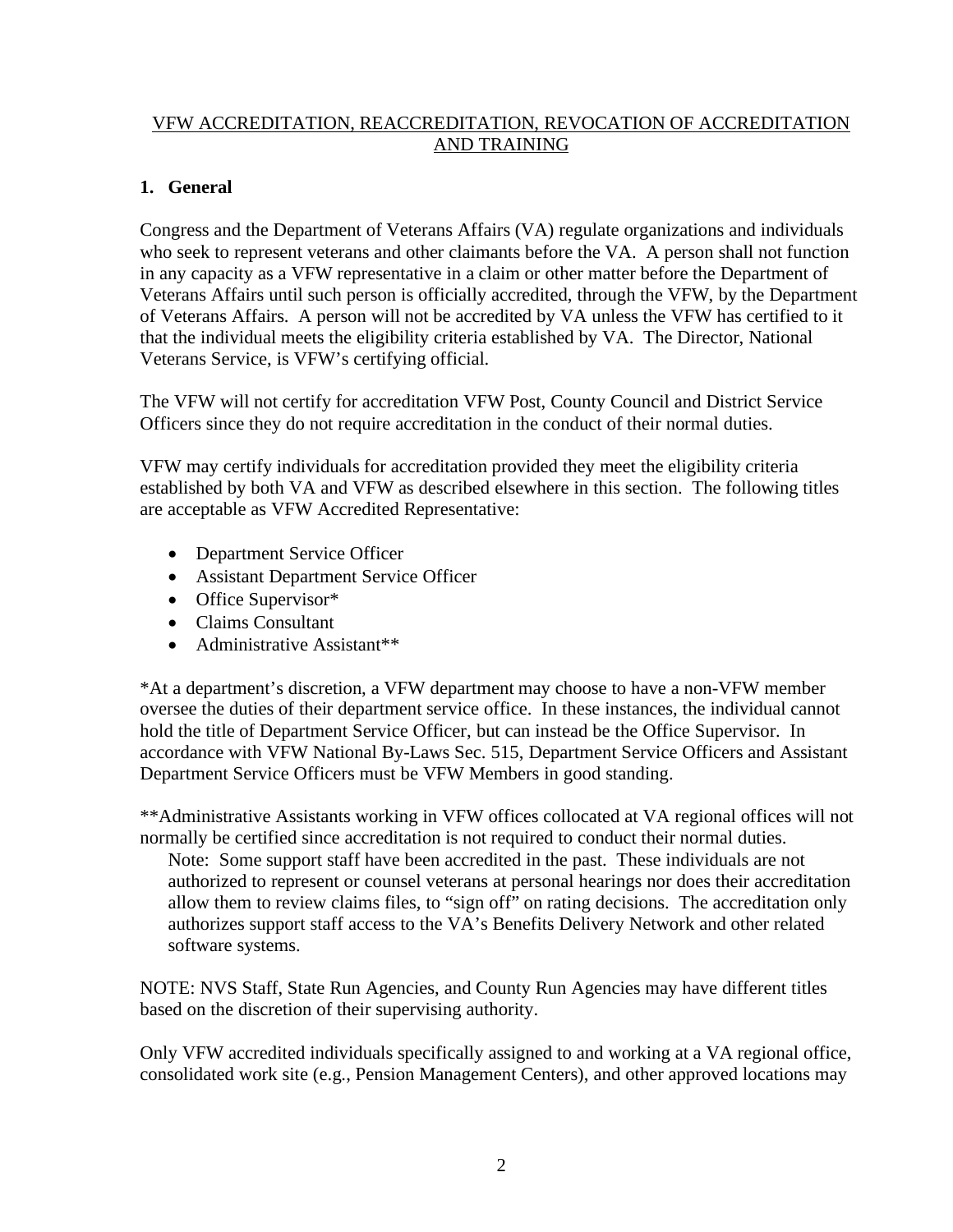have access to claim files or represent claimants in hearings, sign-off on ratings, accept or reject Powers of Attorney, prepare VA Forms or otherwise represent claimants before VA.

Accreditation by the Department of Veterans Affairs shall not be deemed by the National Veterans Service as authorization for VFW representatives to represent clients in claims or other matters, before governmental departments or agencies other than the Department of Veterans Affairs.

With the exception of certain state and county veteran service officers, multiple accreditations are not permissible. However, in special circumstances as required by state law, the Director, NVS, can grant a waiver.

#### **2. Requirements for certification and accreditation**

The Director, National Veterans Service, shall not certify a person to be an accredited representative of the VFW unless such person:

- A. Is of good character and reputation;
- B. Is not employed by a civil or military department or agency of the United States;
- C. Is a member in good standing of the VFW who functions full-time in veterans service work; if not a member of the VFW, is a full-time employee of the VFW (a part-time employee may be considered under special circumstances) or is an employee of a state or county government agency whose principle accreditation is to the state, county or to another veterans service organization, and functions full-time in veterans service work (primary accreditation for state or county employees will be considered on a case-bycase basis under compelling circumstances at the request of VFW Department leadership); and,
- D. Has successfully completed a Department of Veterans Affairs approved course of instruction on veterans benefits; or has received a passing grade on an examination recognized by the Director, National Veterans Service and approved by the Department of Veterans Affairs, State Department of Veterans Affairs or similarly-named agency; or has demonstrated an ability to satisfactorily represent benefit claims as attested by the Department Service Officer.

Decisions as to character, reputation, knowledge of veteran's benefits and other criteria in this section are solely within the discretion of the Director, NVS.

#### **3. Procedure for accreditation**

A. Persons seeking certification by the VFW must complete the VFW *Application for Accreditation* and the current VA Form 21, *Application for Accreditation as Service Organization Representative*. Failure to complete both forms completely will delay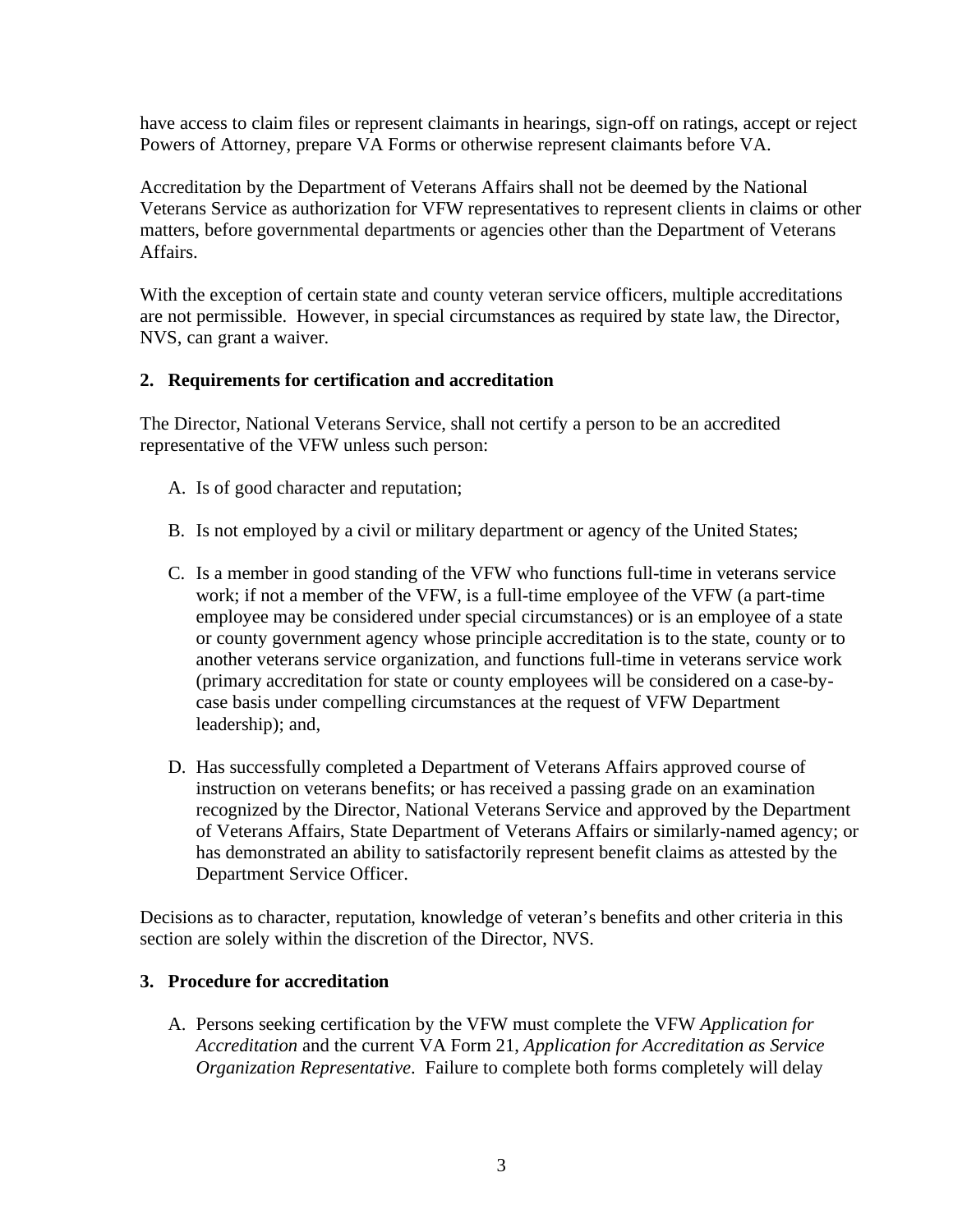#### certification by the Director, NVS. *Any omission, misrepresentation or falsification of information on either form may be grounds for revocation of accreditation.*

- B. Both applications will be submitted through the Department Headquarters, who will review each form for completeness and accuracy. Any problems noted on the applications should be resolved prior to submission to National Veterans Service.
- C. A background investigation certification must be completed for candidates seeking accreditation prior to submission of both applications to the Director, NVS (effective August 1, 2016). See paragraph 4, below.
- D. Each application for accreditation submitted to the Director, NVS, must be accompanied by a cover letter signed by the Department Commander or Adjutant stating the reason(s) why the applicant should be accredited. **Applications without a cover letter will not be processed.** The Director, National Veterans Service cannot cross-accredit a state or county representative without the consent and knowledge of the appropriate VFW Department leadership. Applications for accreditation from state-run service programs must be signed by an appropriate state official with copies of the request for accreditation sent to the pertinent VFW Department Commander and Adjutant.
- E. The NVS Director or his designee will review each application for accreditation. Any problems will be resolved before approved by the Director, NVS.
- F. The Director, National Veterans Service, acting in the capacity as National Certifying Officer, shall certify a VA form 21, *Application For Accreditation As Service Organization Representative*, to the General Counsel of the Department of Veterans Affairs for the accreditation of an individual as a representative of the VFW. Once an application for accreditation is approved by the General Counsel, the Director, National Veterans Service shall forward the applicant a copy of this *Policy and Procedure*.
- G. The Director, National Veterans Service reserves the right to extend primary accreditation to certain individuals to serve a national mission without the consent of a VFW Department Commander or Adjutant. Such circumstances include the accreditation of National staff members and missions such as serving military installations or institutions of higher learning, where claimants will not necessarily reside in the VFW Department of jurisdiction.
- H. All agreements or contracts between VFW Departments and state or local entities for the purposes of extending VFW accreditation must comply with the National Veterans Service Policy & Procedure. VFW Departments may obtain technical assistance from National Veterans Service to ensure such compliance. However, National Veterans Service is not required to be a signatory to such an agreement, as the agreement is at the sole discretion of the appropriate VFW Department Commander or the appropriate Commander's designee.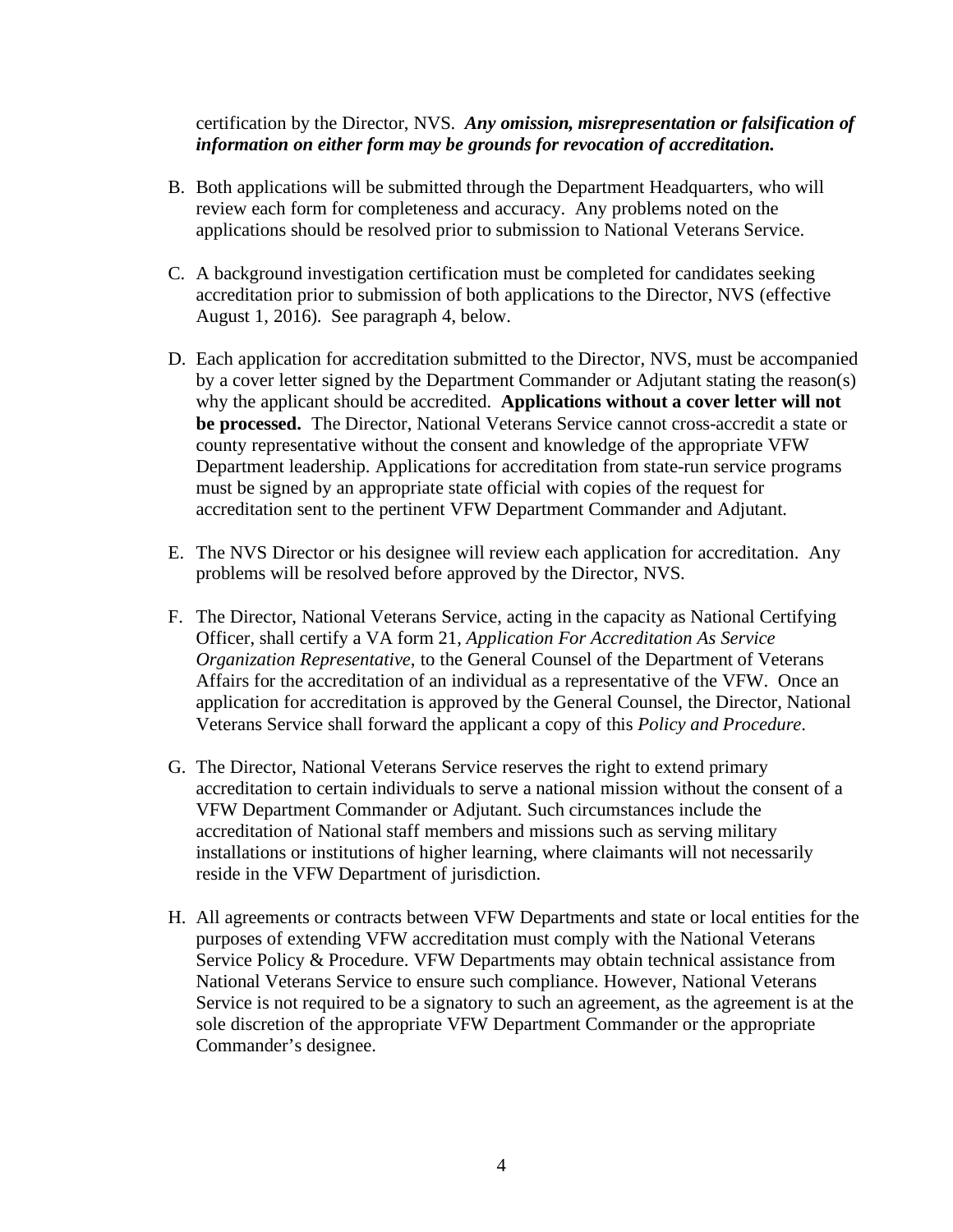#### **4. Background Investigations**

VFW, state, and county service officers, claims consultants, support staff, and volunteers have access to important and sensitive information concerning veterans and their families obtained directly from them or through access to VA and other data systems. That is why VFW requires that anyone connected with VFW claims taking, development or processing, whether accredited or not, be of the highest character.

- A. Effective August 1, 2016, all individuals seeking accreditation with VFW must undergo a pre-accreditation investigation. In addition, support personnel working in VA facilities and approved locations must also undergo a pre-employment background investigation. At a minimum, each background investigation must include the following:
	- Driving records
	- Credit records
	- Criminal records
	- Social Security number
	- Education records
	- Court records
	- Bankruptcy
	- Character references
	- Military records
	- Past employers
	- Personal references
	- Incarceration records
- B. Any indication of financial impropriety will disqualify an individual from accreditation. While support personnel are not accredited, it is suggested that VFW Departments should not employ anyone with a financial impropriety in their background.
- C. Legal and employment problems either self-reported or developed during a background investigation will be considered by NVS and may influence the decision to accredit an individual.
- D. Note: Following employment, the identification of any issue indicating a character problem, including but not limited to a financial impropriety or criminal activity (e.g., a conviction for DUI; impropriety involving money or finances) should be a signal to Department management to review the advisability of continued employment and/or accreditation of that individual. While Departments are solely responsible for decisions involving continued employment, they are encouraged to consult with the Director, NVS, on any issue involving the character of the individual as that may affect continued accreditation.
- E. NVS considers it sufficient to verify that a background check was completed if the candidate for accreditation can demonstrate that an OPM background check was conducted within the past year or if the candidate has a valid VA PIV badge with VA systems access.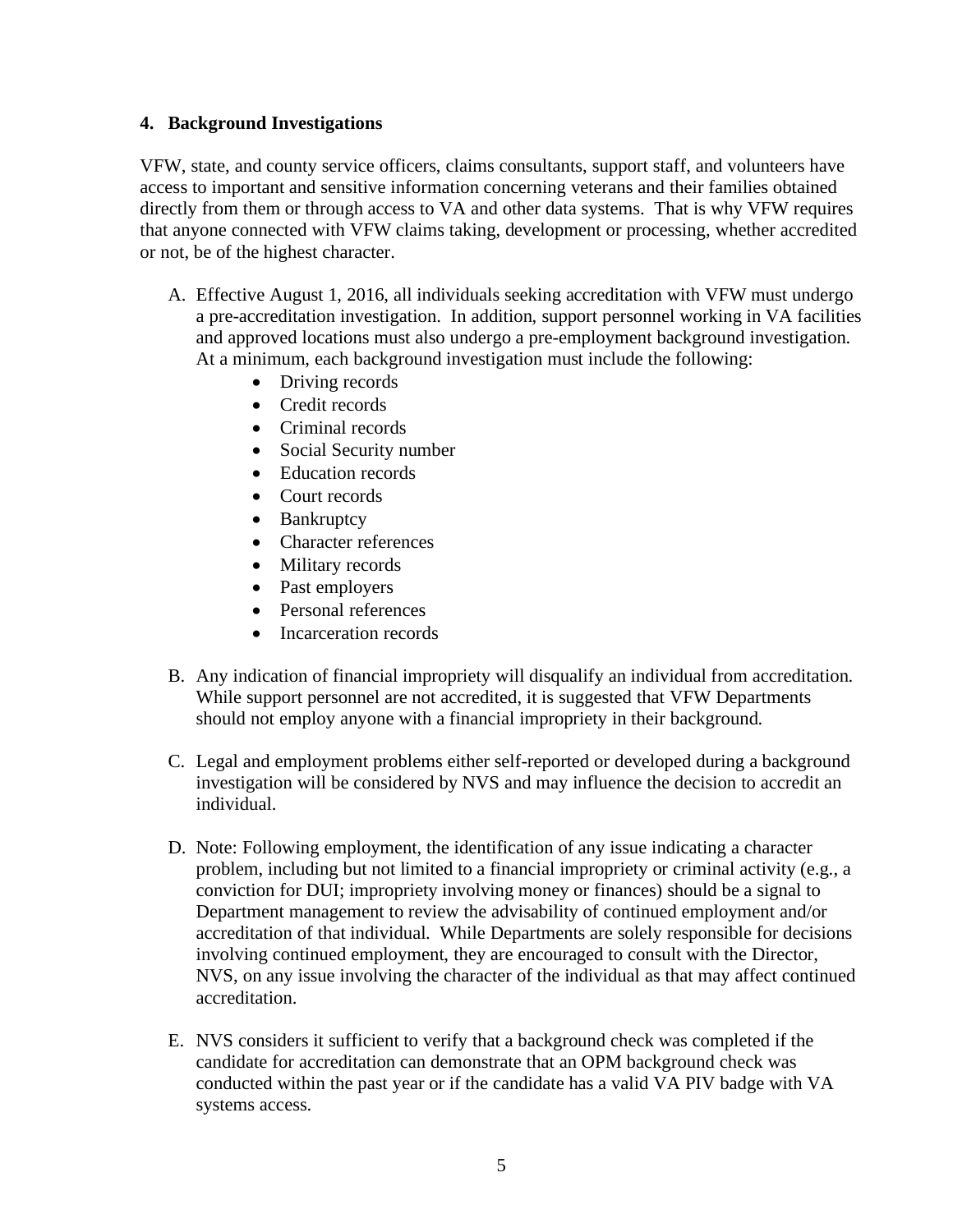- F. Employment Background Investigation is to be reviewed by the Department Commander and/or Adjutant prior to the application being submitted to NVS for accreditation.
- G. Application packet for accreditation must include certification letter by the Department Commander and/or Adjutant addressed to Director, NVS stating that a background investigation has been conducted along with an explanation for any discrepancies discovered.

# **5. Training**

The compensation program administered by VA is arguably the most complex benefit program in government today. On average it takes a new VA employee two to three years to become proficient in general claims processing and another three years of training and study to master most of the skills needed to make correct decisions involving service connection, disability evaluation and effective dates. The primary goal of the VFW training program is to help VFW service officers become as good as or better than the VA employees with whom they work. Prior to attending any of the following VFW training conferences, accredited representatives must provide proof of successful completion of VA's Training, Responsibility, Involvement, and Preparation of Claims course (T.R.I.P.).

- A. The VFW training program is intended to provide substantive recurring training primarily to those service officers and claims consultants who work in VA regional offices and approved locations. The VFW provides the following in person training on a recurring basis:
	- Basic Training: This training is designed to provide a comprehensive overview of the veterans' benefits programs administered by VA and includes substantial practical exercises and drills. Target audience: all new DSOs, Assistant DSOs and Claims Consultants who began working for VFW within the previous year. *NOTE: attendance is optional, at the request of the Department, for those Assistant DSOs and Claims Consultants not stationed in the regional office. State-run agencies may register attendees on a space available basis, contingent on the stat-run agency paying associated costs.*
	- Proficiency Training (PTC): This conference provides more than 30 hours of advanced instruction on policy issues, management skills and updates pertaining to benefits administration within VA and VFW. Target audience: all DSO's and one other accredited representative from the regional office. The second accredited representative selected to attend PTC should rotate among the office staff to ensure continuity of training. Additional attendees may attend on a space available basis at the discretion of the Director, National Veterans Service. The Director, National Veterans Service may delegate this authority to a member of NVS staff not lower than an Assistant Director.
	- Skill Level Training: Intermediate & Advanced Skill Level Training is 30-40 hours of instruction held annually. Participants may be divided into groups based on years of accreditation with VFW. This training focuses on increasing the knowledge and skill set of participants to comply with VA Office of General Council requirements for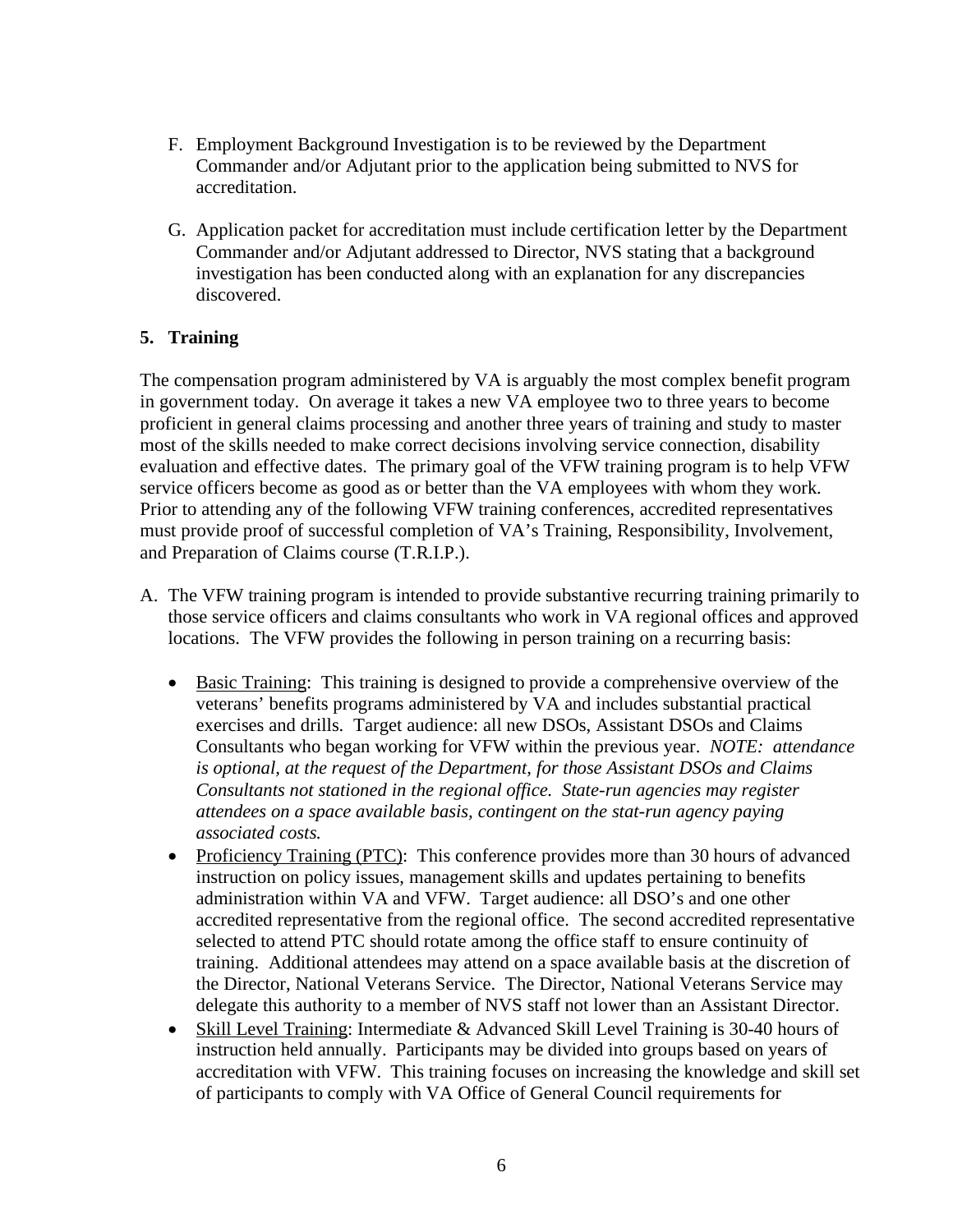continuing education. Expert instructors provide comprehensive training designed to enhance a service officer's ability to understand rating and complex authorization issues. Target audience: (Intermediate Skill Level Training) DSO's, Assistant DSO's and Claims Consultants stationed in a regional office with 1-5 years' experience; (Advanced Skill Level Training) DSO's, Assistant DSO's and Claims Consultants stationed in a regional office with over 5 years' experience.

VFW provides training for VFW accredited individuals who work in VA regional offices and approved locations. However, training is required for all service officers seeking to obtain and maintain accreditation with VA. As a consequence, VFW Departments, as well as state and county offices, are responsible for providing regular quality training to its service officers.

| <b>Position</b>           | <b>Primary Workplace</b> | <b>Required VFW Training</b>    |
|---------------------------|--------------------------|---------------------------------|
| <b>DSOs</b>               | <b>Regional Office</b>   | Basic, Skill Level, PTC         |
| <b>Assistant DSOs</b>     | <b>Regional Office</b>   | Basic, Skill Level, PTC*        |
| <b>Assistant DSOs</b>     | Not at Regional Office   | Basic, Skill Level**            |
| <b>Claims Consultant</b>  | <b>Regional Office</b>   | Basic, Skill Level, PTC*        |
| <b>Claims Consultants</b> | Not at Regional Office   | Basic, Skill Level**            |
| <b>County VSOs</b>        | County                   | County/State-sponsored training |
| State VSO <sub>s</sub>    | Not at Regional Office   | County/State-sponsored training |

Training is required as follows:

*NOTE: DSOs (to include VFW & State Paid) are required to attend all PTC and the appropriate accreditation training based on their level of experience.*

*\* ADSOs & Claim Consultants located at Regional Offices will rotate to attend PTC \*\* Departments may select one ADSO or Claims Consultant not assigned at a regional office to attend one accreditation training per year at NVS's expense.*

*Only one additional VFW accredited representative from each state run service office may attend the PTC and accreditation training.* The VFW pays for required training as shown in the preceding table. However, anyone accredited by VFW can attend training for a fee on a spaceavailable basis. The Director, NVS, should be contacted for more information on the cost and availability of training.

The Director, NVS, has the authority to substitute training conferences with alternative training methods (ex. Virtual Training), reassign accredited representatives to a training conference based on experience, and excuse attendees when deemed necessary.

All those accredited by the VFW not included in Basic Training, PTC, or Skill Level Training are responsible for obtaining initial and continuing training through their employer. Information on training resources, to include potential virtual training options from the VFW, may be obtained from the NVS Assistant Director for Training & Quality Assurance. State, County, and Department supervisors will provide verification of completion of training upon request of the Director, NVS.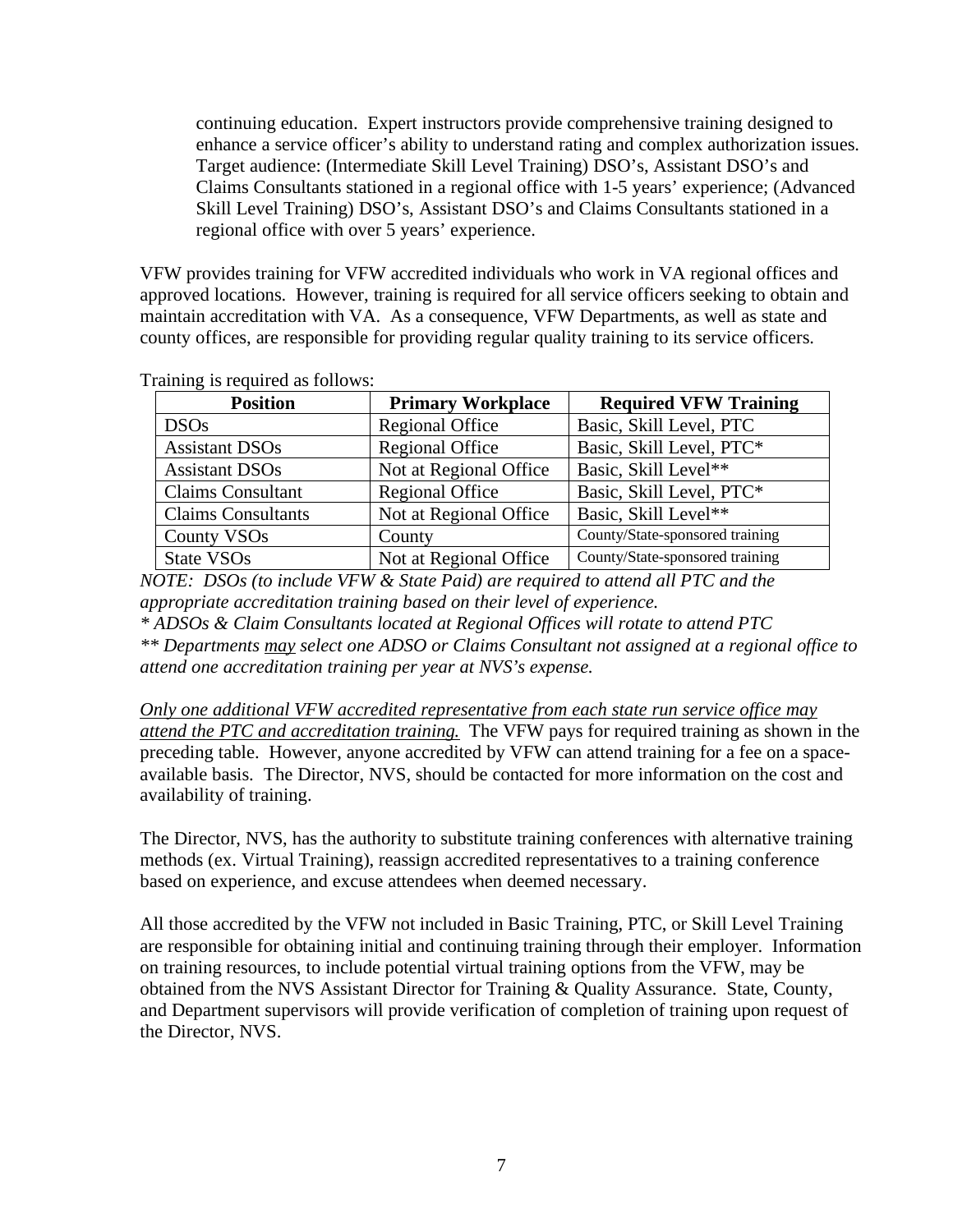Testing is conducted following Basic Training, the PTC and Skill Level Training. Results are reported to the individual and their supervisor. NVS understands that different service officers advance at different speeds. We are careful to explain to Department Commanders, or in the case of the State-Run Departments, the State Director of Veterans Affairs that a single test score is rarely sufficient to indicate overall success or failure. Test results are used to gage the relative success of training and, over time, increases in job knowledge. These test scores may also be used to determine, in part, whether an individual should be reaccredited (see below).

## B. Online Learning Portal

The VFW Online Learning Portal (OLP) is a tool designed to help NVS provide training and resources in an electronic format that is available for use by any accredited representative at their convenience. The Online Learning Portal is generally considered supplemental training and may only be used as a replacement for in-person training conferences when authorized by the Director, NVS.

- Accounts will be established by NVS once a complete VFW accreditation packet has been approved by the NVS Director.
- Accounts are to be accessed by the individual user only. Accounts are not to be shared or transferred to unauthorized individuals.
- Account profiles must be edited by the user and the following items should be included:
	- a. Biographical Info
		- i. Title / Position
		- ii. Office Location
		- iii. Department or Agency
	- b. Avatar / Profile pictures must be a recent individual photo of the accredited representative that is appropriate for a professional environment.
	- c. Any content violating the above standards or deemed inappropriate will be deleted and your supervisor may be notified.
- All courses are accessible to all users unless otherwise annotated. However, some courses may be deemed mandatory at the discretion of NVS. If a course is deemed mandatory, NVS will enroll the user as necessary.
- Unless otherwise specified in the course catalog, enrolled course are to be completed within 90 days after being assigned to the user.

Note: The training of state and county service officers is the responsibility of their employer. However, the VFW expects that all state and county service officers accredited to represent veterans be adequately trained. Adequate training means that the service officer receives sufficient initial training in order to competently represent veterans and other claimants before VA. It also means that the service officer receives continuing training throughout the year as needed to maintain and improve skills. Failure to adequately train state and county service officers may result in the revocation of accreditation of the state or county service officer.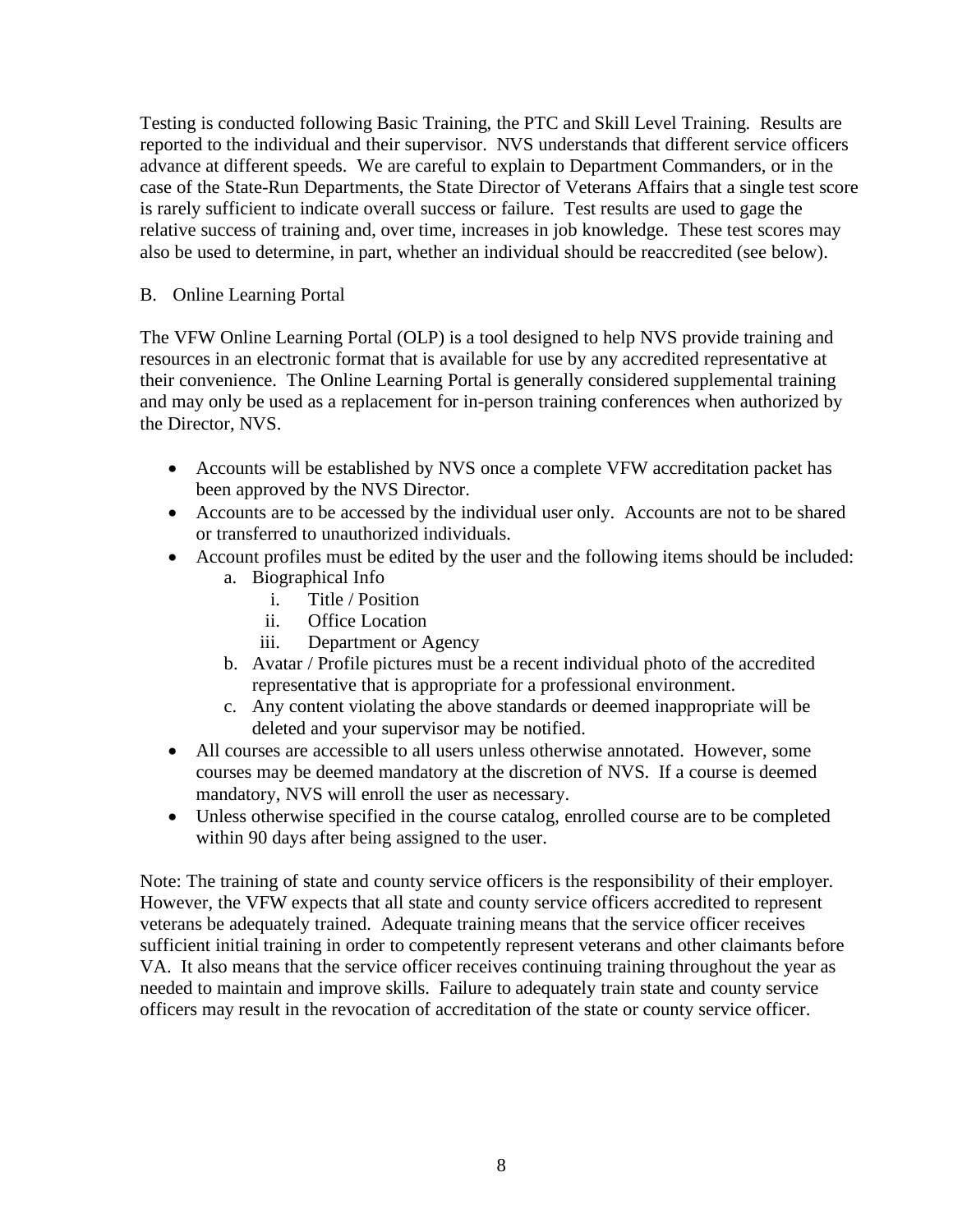# **6. Reaccreditation**

VA requires the reaccreditation of service officers every 5 years. As a consequence, VFW devised a strategy to assess individual character and acceptable job proficiency. This approach includes:

- Reviewing information from various sources to determine the number and frequency of complaints about service to claimants;
- Feedback from Department leadership; and,
- Test scores

All VFW Accredited Representatives (DSOs, ADSOs, Claims Consultants, State & County Representatives) – Starting August 1, 2016, VFW requires at least one background investigation be conducted as a condition of reaccreditation. Employers of VFW-accredited service officers must certify that a background investigation has been conducted for each employee who is to be reaccredited with the VFW and that no criminal conviction or other impropriety has been identified. Further, the employer must certify that there are no known character problems with the service officer to be recertified. VA completes a new background check with the Office of Personnel Management whenever VA PIV cards are issued and when accredited representatives are granted VA systems access. As a result, NVS considers it sufficient to verify that a background check was completed if the candidate for accreditation can demonstrate that an OPM background check was conducted within the past year or if the candidate has a valid VA PIV badge with VA systems access.

Failure to submit required certifications - Certification that a background investigation has been conducted and a certification that the service officer has no known character problems must be received within 60 days of the request from NVS. Failure to submit both certifications will result in a suspension of accreditation with the VFW. Failure to submit the required certifications within an additional 60 day period will result in the revocation of accreditation with the VFW.

Those individuals of good character and reputation, who demonstrate adequate job knowledge through either consistent test scores greater than 70% or score greater than 70% on the reaccreditation test, will be reaccredited as long as their Department leadership has no objection.

Those VFW accredited service officers who attend VFW training and who are of good character and reputation who do not have a successful record on tests will be given a reaccreditation test. Those who pass with a minimum of 70% will be reaccredited. Those who do not pass will be provided learning aids and other assistance and will be retested. Failure to pass subsequent accreditation tests will result in denial of reaccreditation.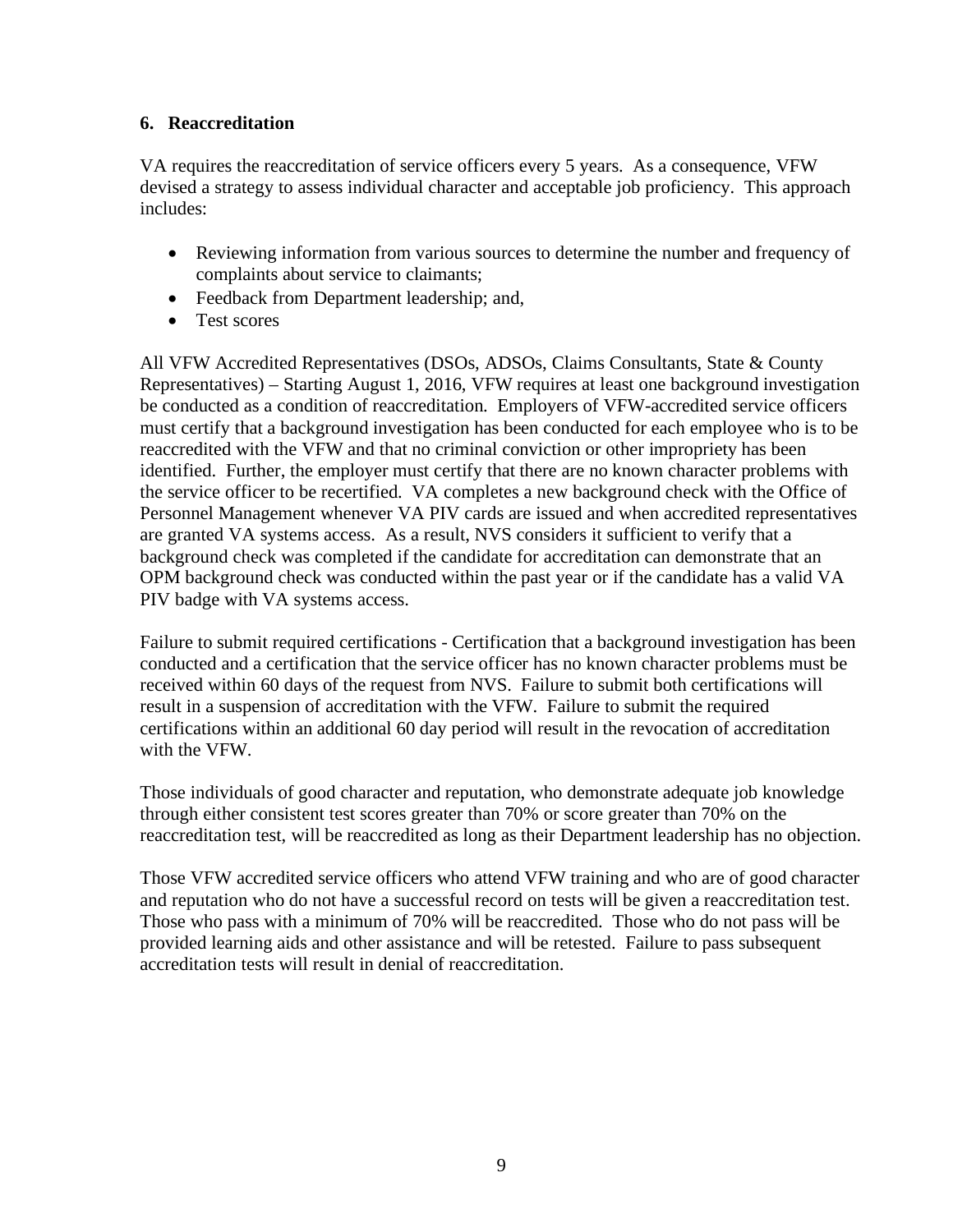#### **7. Revocation of accreditation**

At such time as an individual is removed from duties as a VFW Accredited Representative the appropriate VFW Department, State, or County Authority must notify the Director, National Veterans Service within five duty days to revoke the individual's accreditation.

Accreditation of a VFW representative may be cancelled at any time by the General Counsel of the Department of Veterans Affairs or upon a recommendation to the General Counsel for such action by the Director, National Veterans Service, where clear and convincing evidence of one or more of the following is found:

- A. Refuses to comply with or violates laws administered by the Department of Veterans Affairs or with regulations governing practice before the Department or other laws, regulations and/or policies applicable to accredited representatives or any facility at which accredited representatives perform services.
- B. Knowingly presents a fraudulent claim before the Department of Veterans Affairs or before any other governmental department or agency, or knowingly submits false information in connection with a claim before such department or agency.
- C. Requests, demands, or accepts compensation, in any form, for providing assistance or representation.
- D. Engages in any other unlawful, unprofessional, or unethical practice such as deceiving, misleading or threatening a client. Neglects to prosecute a claim before the Department of Veterans Affairs in an expeditious manner. Fails to provide a reasonable and timely response to a request for evidence by the Department of Veterans Affairs. Intentionally discloses personally identifiable information received in relation to a claim to a third party other than the VA without a claimant's written permission. Deliberately withholds a client's application for benefits or evidence related thereto, from the Department of Veterans Affairs.
- E. Fails to comply with all policy and procedure prescribed by the National Veterans Service Advisory Committee.
- F. Failure by a VFW-accredited representative to regularly attend mandatory National Veterans Service training conferences as outlined in Section 5-Training, which includes all assigned classes and meetings, unless specifically exempted by the Director, National Veterans Service.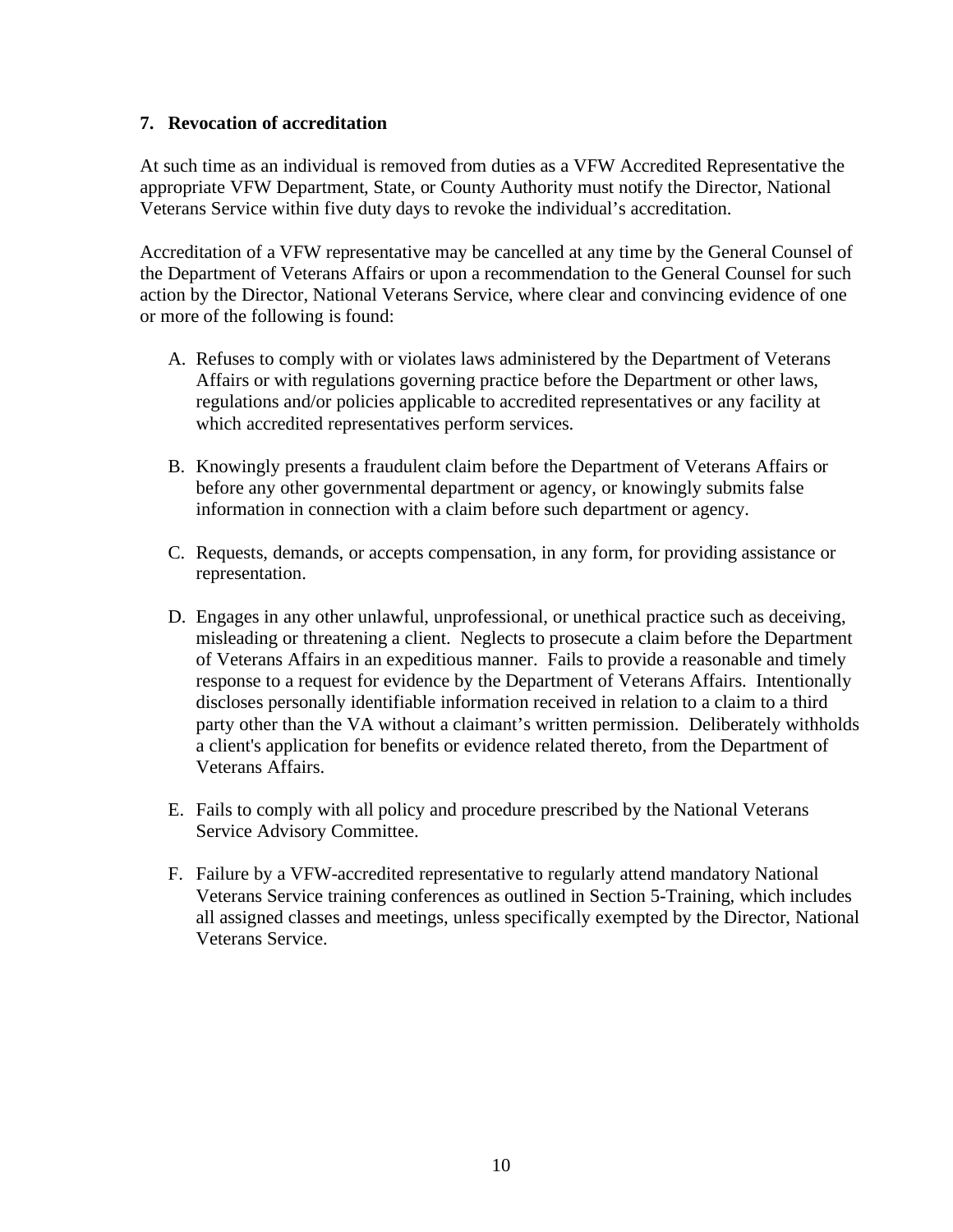- G. Failure to act in a professional manner towards veterans, family members, clients, coworkers, VA employees, and anyone seeking services from the VFW. All VFW offices will be free of harassment based upon race, color, religion, sex, sexual orientation, gender identity or expression, age, disability, marital status, citizenship, national origin, genetic information, or any other characteristic protected by law.
	- 1. Those accredited by the VFW are expected to act courteously and professionally towards others at all times. Rude, discourteous, obnoxious or intimidating behavior reflects poorly both on the VFW and the individual. This is not acceptable.
	- 2. The VFW will not tolerate sexual harassment. Sexual harassment may include but is not limited to
		- Offering employment benefits in exchange for sexual favors.
		- Making or threatening reprisals after a negative response to sexual advances.
		- Visual conduct that includes leering, making sexual gestures, or displaying of sexually suggestive objects or pictures, cartoons or posters.
		- Verbal conduct that includes making or using derogatory comments, epithets, slurs or jokes.
		- Verbal abuse of a sexual nature, graphic verbal commentaries about an individual's body, sexually degrading words used to describe an individual, or suggestive or obscene letters, notes or invitations.
		- Physical conduct that includes touching, assaulting or impeding or blocking movements.
	- 3. The NVS will investigate complaints of unprofessional conduct & harassment, report to the appropriate employer, and depending on the findings, take appropriate action to include revocation of accreditation, if necessary.

# **8. National Guard and Reserves**

VFW Accredited Representatives who are members of the National Guard or Reserves that are called to active duty orders are prohibited from providing claims assistance in accordance 38 CFR 14.629(a)(3).

# VFW POWERS OF ATTORNEY

- 1. A properly executed Power of Attorney through a VA form 21-22, *Appointment of Veterans Service Organization as Claimant's Representative* which appoints the VFW as representative, must be officially acknowledged by the Department of Veterans Affairs before the VFW may provide representation of any nature to such client.
- 2. A Power of Attorney shall name the "Veterans of Foreign Wars of the U.S." as representative without specifying the echelon or address of the VFW representation.
- 3. Information concerning a claimant will not be released any non-VFW accredited representative without a VA Form 21-0845 Authorization to Disclose Personal Information to a Third Party.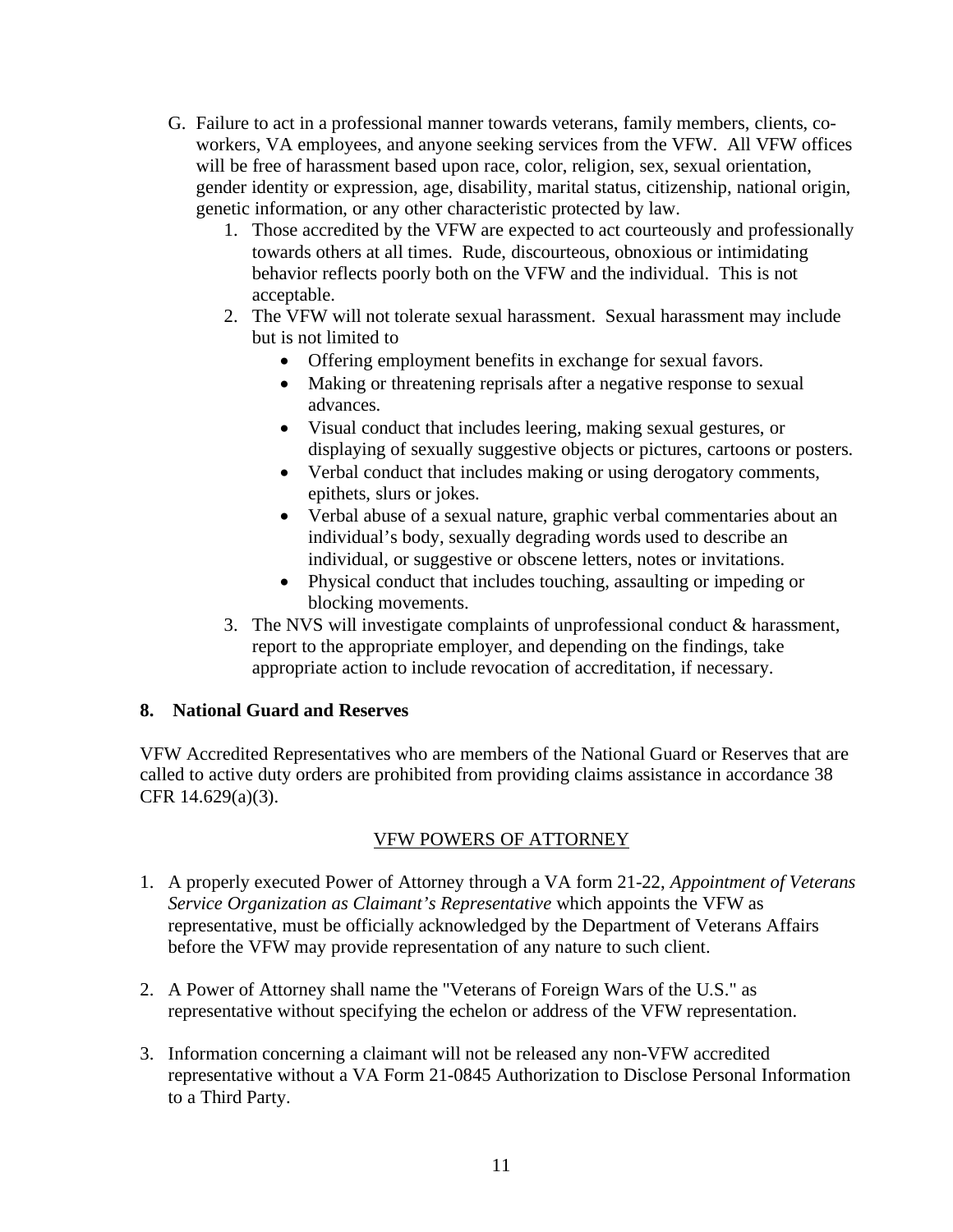- 4. A Power of Attorney or other required designation shall not be refused or revoked by the VFW except for a compelling reason(s), and then only by the appropriate DSO or the Director, National Veterans Service. The Director, National Veterans Service may delegate this authority to a member of the NVS staff not lower than an Associate Director. Compelling reasons for refusing or revoking a Power of Attorney or other designation may include but are not limited to, the following:
	- A. Abusive verbal or physical behavior toward a VFW representative or other VFW staff member, by a client or prospective client.
	- B. Repeated and persistent failure by a client to cooperate with a VFW representative, placing the VFW in such a compromised position as to be unable to effectively represent the client's interest. A client submitting claim actions against the recommendations of their representative to include pursuing claims or appeals which, if granted, would not result in any additional benefits.
	- C. Demonstrated pattern of repeated changes of powers of attorney or other required designations, where the claim or other matter for which the person seeks VFW representation is without apparent merit based on a reasonable evaluation of the circumstances.
	- D. Interests, objectives, or actions of a client or prospective client that are fundamentally opposed to those of the VFW (to include but not limited to conviction of capital crimes, Tier III sex offenders, discrimination against others based upon race, color, religion, sex, sexual orientation, gender identity or expression, age, disability, marital status, citizenship, national origin, genetic information, or any other characteristic protected by law).
	- E. Convincing evidence of subversive affiliations or activities by a client or prospective client, which demonstrates disloyalty to the United States.
	- F. Fraud or attempted fraud by a client or prospective client in a claim or other matter before the same governmental department or agency before which he or she seeks VFW representation.
	- G. Individuals with a dishonorable discharge from the military.
- 5. Upon VFW submission of revocation of Power of Attorney to VA, the DSO or Office Supervisor must notify the client in writing that VFW is revoking Power of Attorney.
- 6. The VFW will not accept a Power of Attorney when the prospective client is represented by an attorney or agent, notwithstanding Department of Veterans Affairs' regulations permitting such dual representation.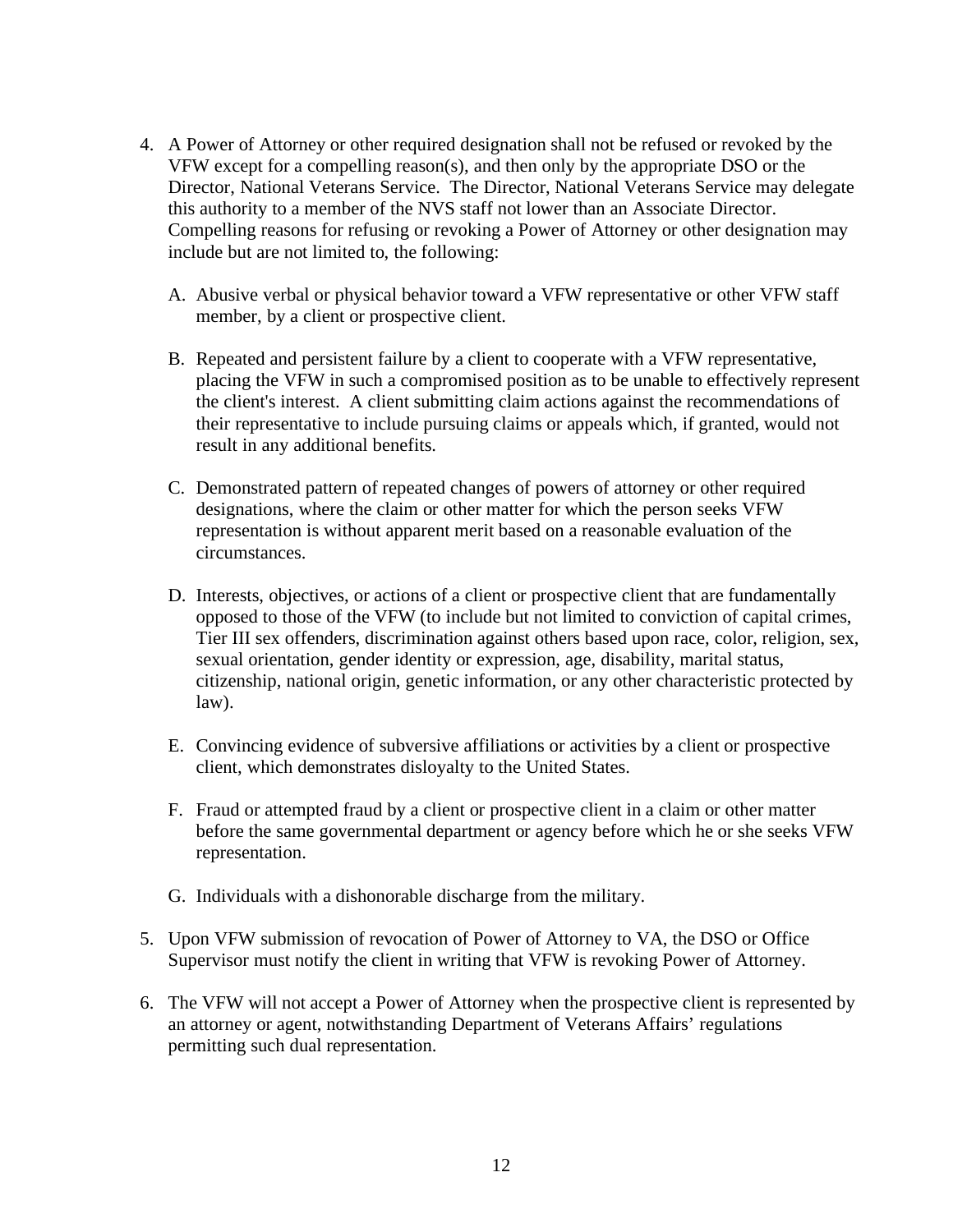- 7. The VFW will not accept a Power of Attorney when access to any records is restricted by the claimant.
- 8. The VFW may accept a Power of Attorney if a prospective client provides a written statement attesting that representation by an attorney or agent has been revoked.
- 9. Notwithstanding Department of Veterans Affairs' regulations permitting dual representation, the VFW will revoke a Power of Attorney once a client has retained an attorney to represent them before the VA on any claim for benefits.
- 10. Once an appeal to the Board of Veterans' Appeals (BVA) has been submitted to the Department of Veterans Affairs, a Power of Attorney may not be accepted by the VFW in a claim before the Department of Veterans Affairs unless compelling circumstances exist and advance approval is obtained from the Director, National Veterans Service or his designee. This does not preclude the VFW from accepting the Power of Attorney in subsequent claims before the Department of Veterans Affairs.
- 11. A Power of Attorney may not be revoked after a client's appeal to the BVA has been submitted without coordination and permission granted by the Director, NVS or their designee (not lower than an Associate Director).
- 12. A Power of Attorney or other required designation, shall not be refused or revoked by the VFW on the grounds of a client or prospective client's race, color, religion, sex, sexual orientation, gender identity or expression, age, disability, marital status, citizenship, national origin, genetic information, or any other characteristic protected by law, and shall not be refused or revoked on the grounds of length and type (including character) of service in the Armed Forces of the United States, except under conditions stipulated in 4(E) and 4(G) of this section.
- 13. A Power of Attorney shall not be refused or revoked by the VFW on the grounds that a claim before the Department of Veterans Affairs is contested. However, it shall not be incumbent upon the VFW to represent a person whose interests are opposed to those of a veteran, a widow or orphan, except when the opposing party has an apparent legal right to the benefit sought. In such exceptions and in the event the VFW receives a Power of Attorney from more than one party, it will accept (honor) the first Power of Attorney received.
- 14. A Power of Attorney or other required designation shall not be refused or revoked by the VFW on the grounds that the client or prospective client is not a member of the VFW, irrespective of whether he or she is eligible for such membership. VFW representatives, when appropriate, should inform clients of benefits accruing from membership in the VFW.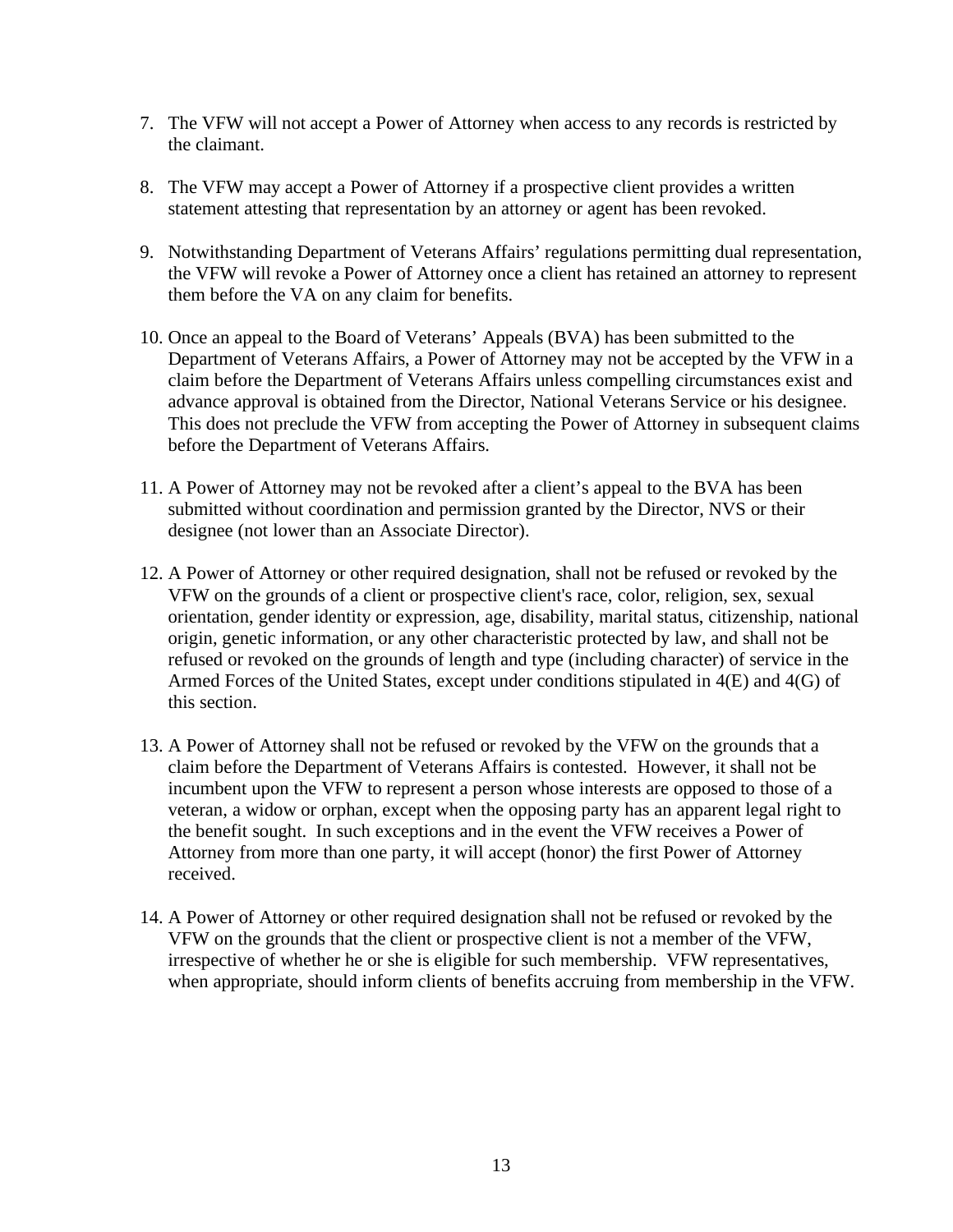#### VFW REPRESENTATION - GENERAL

- 1. VFW Department Service Offices shall be located within the appropriate VA regional office or other approved location and staffed by not less than one full-time VFW accredited representative appointed by their respective VFW Department Commanders or other Department officials or committees which, have such jurisdiction and authority. In keeping with National VFW policy, a person who is not a member in good standing of the Veterans of Foreign Wars of the United States will not be employed as a State/Department Service Officer or an Assistant State/Department Service Officer. Exceptions to the location of the Department Service Office will be forwarded to the Chairman of the National Veterans Service Advisory Committee, through the Director, National Veterans Service, for approval.
- 2. Any individual accredited by the Department of Veterans Affairs as a VFW representative shall be fully responsible for compliance with all laws and regulations of each governmental department or agency governing confidentiality of information and release of information from official records. Information should only be released if authorized by the client, and only to the extent authorized. Client interactions, which discuss confidential information, will only occur in a confidential setting. \*A subpoena is not sufficient authority for disclosure of VA records without the consent of the claimant (38 CFR 1.511(b)(2)). Subpoenas are to be sent to the NVS Director as soon as possible, so that they may be forwarded to VA Office of General Counsel for appropriate processing (38 CFR 14.807(b)).
- 3. VFW accredited representatives shall, under no circumstances, serve as guardians, committees or fiduciaries by any other designation, of veterans or other persons receiving benefits from the Department of Veterans Affairs.
- 4. Representation or other assistance by the National Veterans Service staff, DSOs, Assistant DSOs, District Service Officers, County Council Service Officer, Post Service Officers and by all other VFW representatives, is gratuitous and under no circumstances shall such representatives demand, request or receive remuneration in cash or in any other form, from persons to whom representation or other assistance is provided.
- 5. The nature and extent of VFW representation in claims or other matters before the Department of Veterans Affairs shall, under no circumstances, be influenced or otherwise dependent upon a client's race, color, religion, sex, sexual orientation, gender identity or expression, age, disability, marital status, citizenship, national origin, genetic information, or any other characteristic protected by law, length and type of service in the Armed Forces of the United States (including character except as stipulated in section 4(G) of "VFW Powers of Attorney") and VFW membership status.
- 6. VFW representatives shall:
	- A. Comply with all laws and regulations of Department of Veteran Affairs.
	- B. Not knowingly represent a fraudulent claim before the Department of Veterans Affairs or before any other governmental department or agency, or not knowingly submit false information in connection with a claim before such department or agency.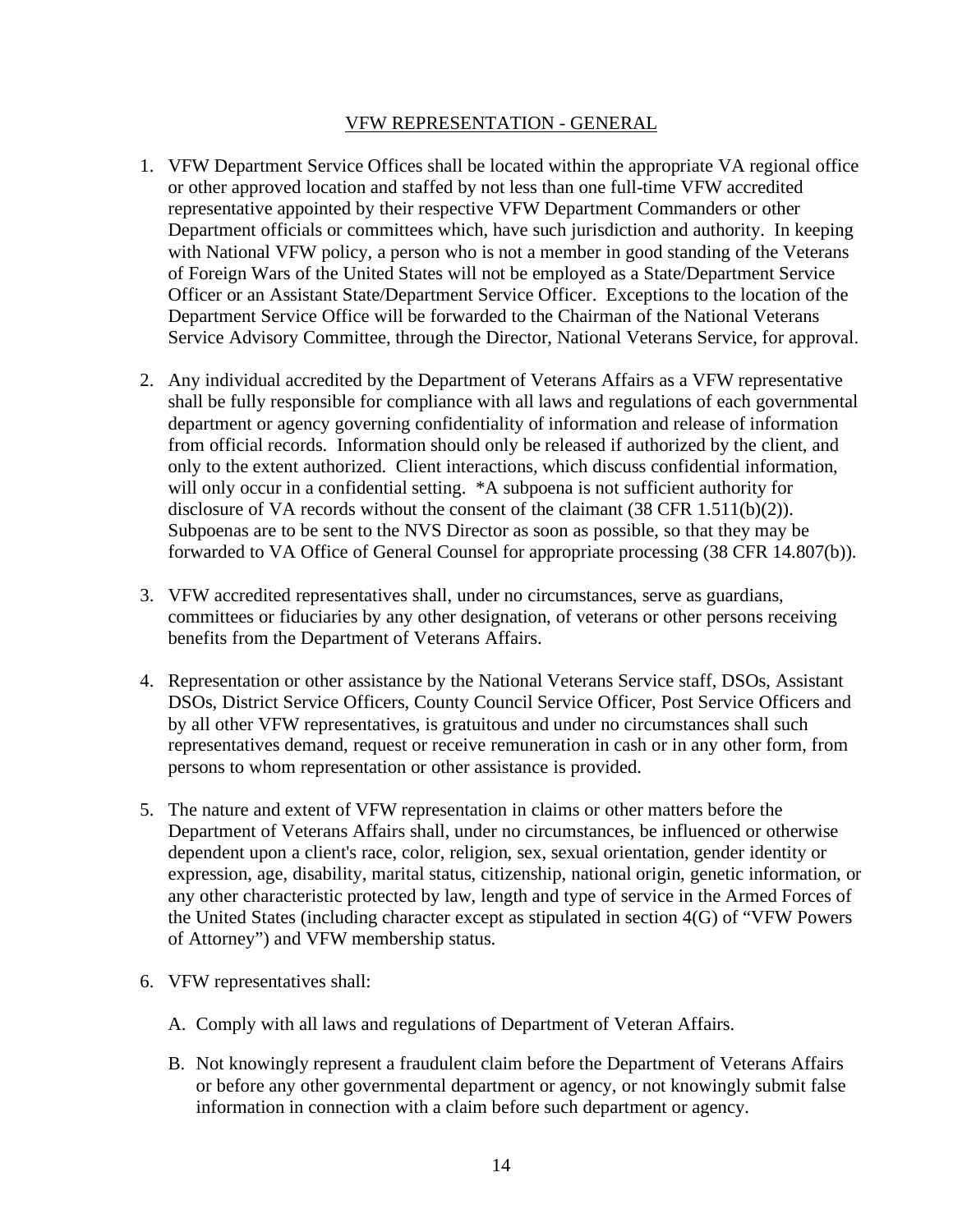C. Not commit any other unlawful, unprofessional or unethical practices such as deceiving, misleading, or threatening a client or prospective client; not neglect to prosecute a claim before the Department of Veteran Affairs in an expeditious manner; not fail to provide a reasonable and timely response to a request for evidence by the Department of Veterans Affairs; nor deliberately withhold a client's application for benefits from the Department of Veterans Affairs, or from any other governmental department or agency.

#### 7. **Post/District Service Officers**

The primary task of a Post Service Officer (PSO) or District Service Officer is to provide information concerning Federal, state and local benefits for veterans, their families and survivors. In this capacity, Post/District Service Officers may provide applications or other forms to claimants; when requested, may help a claimant complete a form by acting as a recorder. The Post/District Service Officer:

- A. Must have access to a current edition of the VFW *Guide for Post Service Officers* and shall perform duties in accordance with instructions contained therein.
- B. Be under the general supervision of the DSO and shall comply with the direction of the DSO to include participating in scheduled Post/District Service Officer training facilitated by the DSO.
- C. Will not establish or solicit to establish office hours at VA facilities (not limited, but to include, Regional Benefits Offices, hospitals, Community Based Outpatient Clinics, & Vet Centers).
- D. Must not make direct contact concerning a claim or other matter, with the Department of Veterans Affairs or with any other governmental department or agency without a VA Form 21-0845 Third Party Consent from the claimant to do so. All status updates and other inquiries must be routed through the DSO. Should a Post/District Service Officer inquire on the status of a claim or other benefits on behalf of a claimant, the DSO must only provide their response to the inquiring claimant, as disclosing information about specific claims is a violation of the law.
- E. When acting as a recorder, the Post/District Service Officer is simply transcribing information provided by the claimant. At no time should the Post/District Service Officer make suggestions on how to frame information to make it appear more favorable or less harmful to the claimant. Under no circumstances will the Post/District Service Officer take possession of any form, record, or evidence furnished by a claimant for the purposes of filing a benefits claims with the Department of Veterans Affairs. **Under no circumstances will the Post/District Service Officer retain any personally identifiable information (PII) concerning the claimant or the claimants' family. Any forms, records, or evidence furnished by the claimant must be immediately returned to the claimant with instructions on how to submit their benefits claim with the DSO or to the appropriate federal authority.**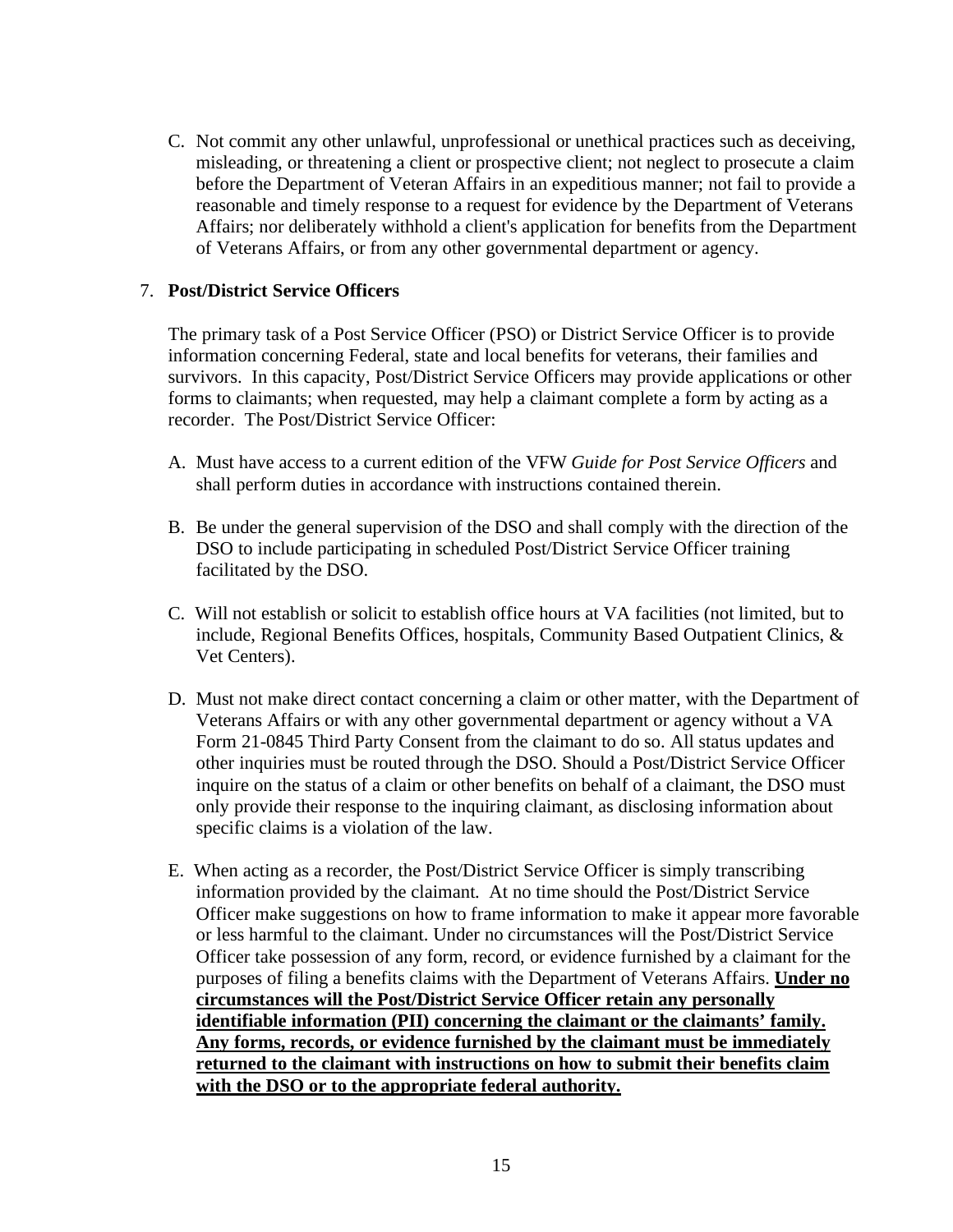- F. Under no circumstances should a Post/District Service Officer counsel a claimant on their individual claim. While a Post/District Service Officer provides information concerning various government benefit programs, he/she should not offer any guidance or opinion as to the individual claim itself. General statements about the types of evidence necessary to support a claim can be described; however, a Post/District Service Officer must **never** discuss the nature or merits of any particular claim.
- G. The Order of Business for VFW Posts prescribed in the VFW Ritual requires that the PSO submit a report at each Post business meeting. The report should summarize the activities of the PSO since the last report but should never include any personally identifiable information concerning any veteran, family member of a veteran, a survivor nor any other person living or dead.
- H. The VFW Manual of Procedure requires that District Service Officers assist their Post Service Officers. This includes ensuring Post Service Officers located within their District attend District and/or Department Service Officer training.
- 8. Representation at the VFW Department level in a claim or other matter involving an insurance policy issued by the Department of Veterans Affairs, generally shall be limited to advising and assisting the client in preparing the appropriate form(s) and in procuring supporting evidence.
	- A. Claims involving National Service Life Insurance (NSLI), United States Government Life Insurance (USGLI), Veterans Mortgage Life Insurance (VMLI), and claims which involve any other insurance policy issued by the Department of Veterans Affairs and inquiries concerning insurance matters shall generally be referred to VA's Insurance Center toll-free number 1-800-669-8477 between 8:30 am and 6 pm Eastern Time. Veterans with questions about VA's various life insurance plans, should go to VA's Internet site at [www.insurance.va.gov/.](http://www.insurance.va.gov/)
	- B. VFW representatives shall not represent a person in a legal suit concerning any government or other life insurance policy before a United States District Court or any other court.
- 9. Overseas Representation & Claims
	- A. A claim for benefits administered by the Department of Veterans Affairs (other than insurance) where the client resides outside the 50 states which comprise the United States, generally shall be referred to the VFW Department Service Office at the Pittsburgh, PA VA Regional Office for processing and representation. In accordance with VA  $M21-1$  iii.ii.1.c.4.a: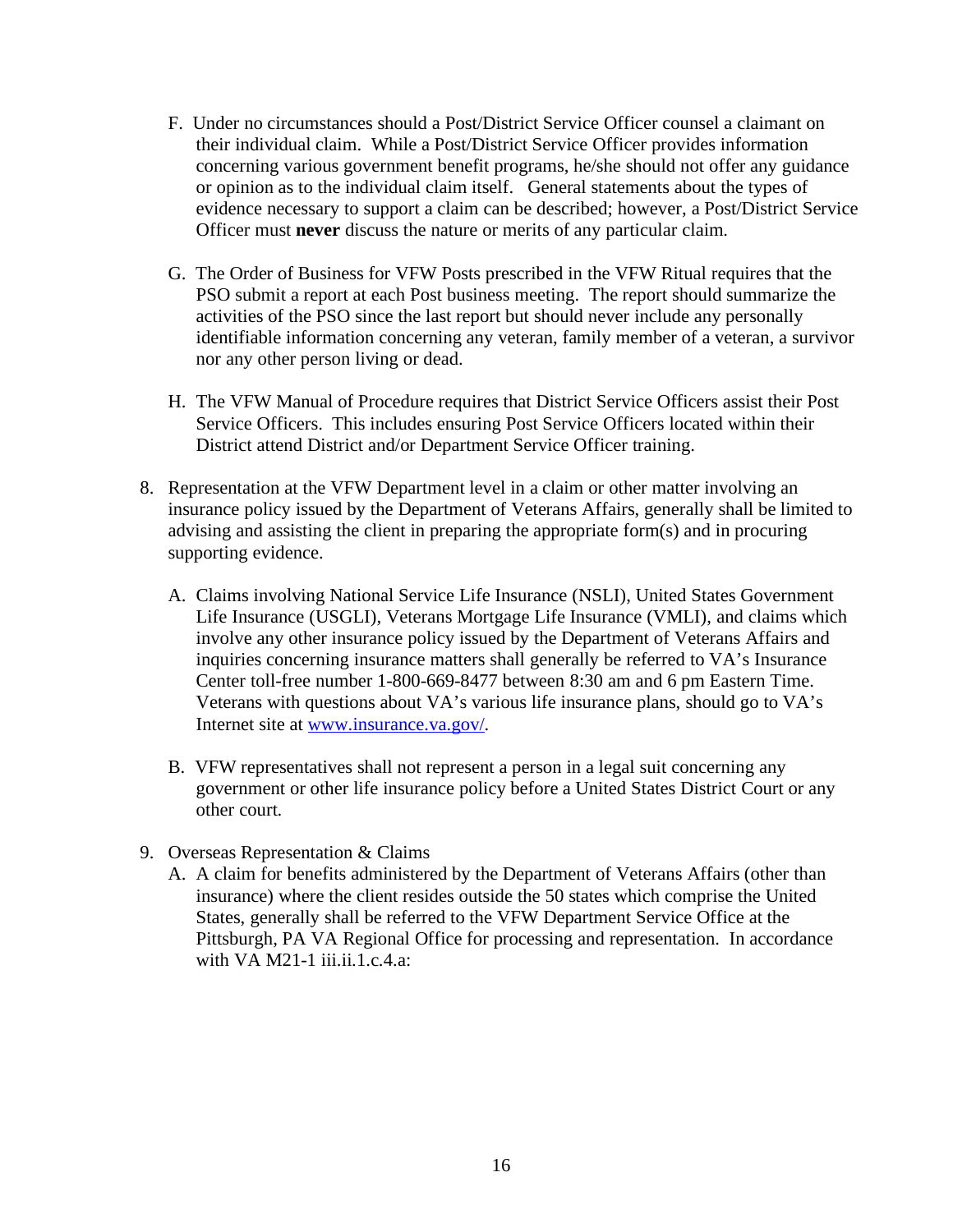| <b>Claim Type</b>                                                                    | And the claimant resides in  Refer to DSO at                                                                   |                                                                  |
|--------------------------------------------------------------------------------------|----------------------------------------------------------------------------------------------------------------|------------------------------------------------------------------|
| Disability compensation,<br>pension, survivor benefits, or<br>related appeals        | the Philippines                                                                                                | Manila RO.                                                       |
| Disability compensation or<br>related appeal(s), work items,<br>or non-rating issues | a foreign country other than<br>the Philippines                                                                | Pittsburgh RO.                                                   |
| Pension or survivor claims or<br>related appeal(s)                                   | Mexico<br>Central and South<br>America, or<br>the Caribbean<br>$\bullet$                                       | <b>St. Paul Pension</b><br><b>Management Center</b><br>$(PMC)$ . |
| Pension or survivor claims or<br>related appeal(s)                                   | a foreign country other than<br>the Philippines<br>Mexico<br>Central and South<br>America, or<br>the Caribbean | Philadelphia PMC.                                                |

- B. System Access: DSOs, ADSOs, & Claim Consultants will establish VA remote systems access through the Department of Veterans Affairs so that they may still perform the key functions of a VFW Accredited Representative.
- C. Due to the vast geographical areas covered by the foreign departments (i.e., Europe & Pacific Areas), foreign departments are encouraged to have multiple accredited representatives spread out through the department to ensure VFW representation is available to clients living overseas in dense veteran & military populations (Japan, Korea, etc.)
- 10. A claim under the VA Restored Entitlement Program for Survivors (REPS) concerning basic eligibility shall be represented by the VFW Department Service Office at the respective VA regional office. Once basic eligibility is established, the case is forwarded to the St. Louis VA Regional Office, for a determination on REPS entitlement. Inquiries and other matters related to the claim shall be transmitted to the VFW Department Service Office at the St. Louis VA Regional Office.
- 11. Veterans with pending claims under any VA education program, including the Post 9/11 GI Bill, should call 1-888-GI-BILL (1-888-442-4551**).** Veterans with questions about VA's various education programs should go to VA's Internet site at [www.gibill.va.gov.](http://www.gibill.va.gov/)
- 12. Basic and minimum standards of professionalism for VFW Service Officers and representatives are outlined in the Code of Conduct for VFW Representatives.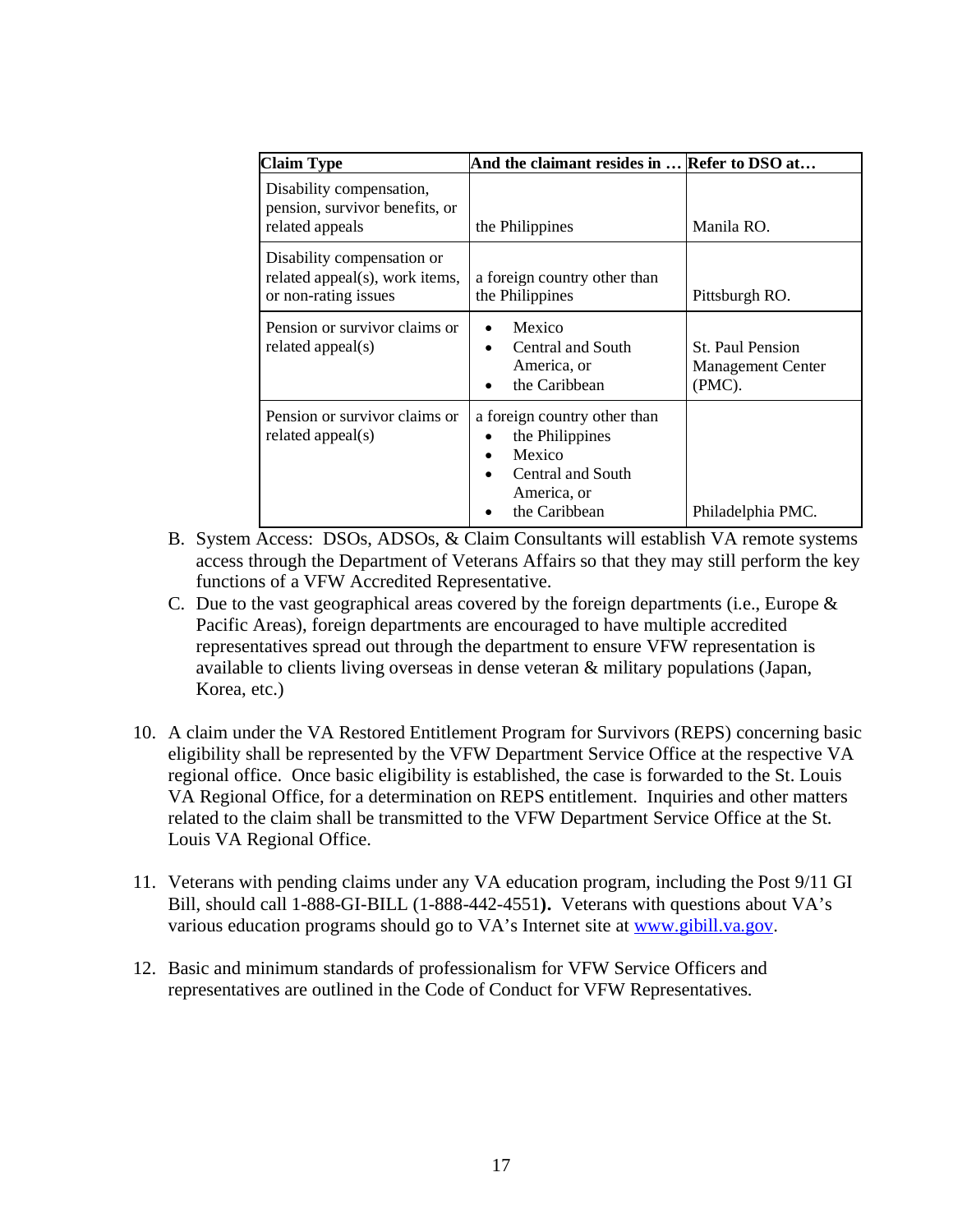#### VFW REPRESENTATION - ADMINISTRATIVE

- 1. At the discretion of the DSO, VFW accredited representatives, particularly those not stationed at VA regional offices, have the authority to submit correspondence, applications, evidence, etc., pertaining to individual claims for benefits administered by the Department of Veterans Affairs directly to the Department of Veterans Affairs either through the consolidated mail facilities or through electronic submission. The appropriate VFW Department Service Officer should also be apprised of this claim action through appropriate channels.
	- a. In the event that an accredited representative does not submit a claim to VA in a timely manner, it shall be incumbent on the accredited representative's employer to make reparation through appropriate channels for any monetary damages that occurred as a result of the untimely submission.
	- b. In the event that a claim is submitted timely to the DSO but is not subsequently submitted timely to the VA, it shall be incumbent on the DSO's employer to make reparation through appropriate channels for any monetary damages that occurred as a result of the untimely submission.
- 2. DSOs, Assistant DSOs, claims consultants and claims representatives are subject to the professional and technical supervision of the Director, National Veterans Service and/or their designee.
- 3. DSOs and Assistant DSOs shall transmit all inquiries, etc., requiring consideration by the central office of the Department of Veterans Affairs to the Director, National Veterans Service. The Director may delegate the authority to review these requests.
	- A. DSOs shall transmit, in writing, all formal requests for Administrative Review of VA regional office claims decisions to the Director, National Veterans Service. Such requests are to contain the specific reason(s) for Administrative Review along with technical supporting rationale. The foregoing is not intended to prohibit the DSO (or a designated Assistant DSO) from discussing the advisability of Administrative Review by telephone or other means, with National Veterans Service staff, prior to the formal written request by the DSO.
	- B. DSOs shall transmit, in writing, all formal requests for reconsideration of Board of Veterans' Appeals decisions to the VFW Manager, Board of Veteran Appeals. Such requests are to contain the specific reason(s) for reconsideration along with technical supporting rationale. If a personal hearing in reference to reconsideration is desired, this shall be so stated on the request. The foregoing is not intended to prohibit the DSO or a designated Assistant DSO from discussing the advisability of reconsideration by telephone or other means, with the National Veterans Service staff prior to the formal written request by the DSO.
	- C. In the case of a formal request for either Administrative Review or reconsideration of a Department of Veterans Affairs' decision, where the Director, National Veterans Service or staff designee determines that the requirements for submission of the request to the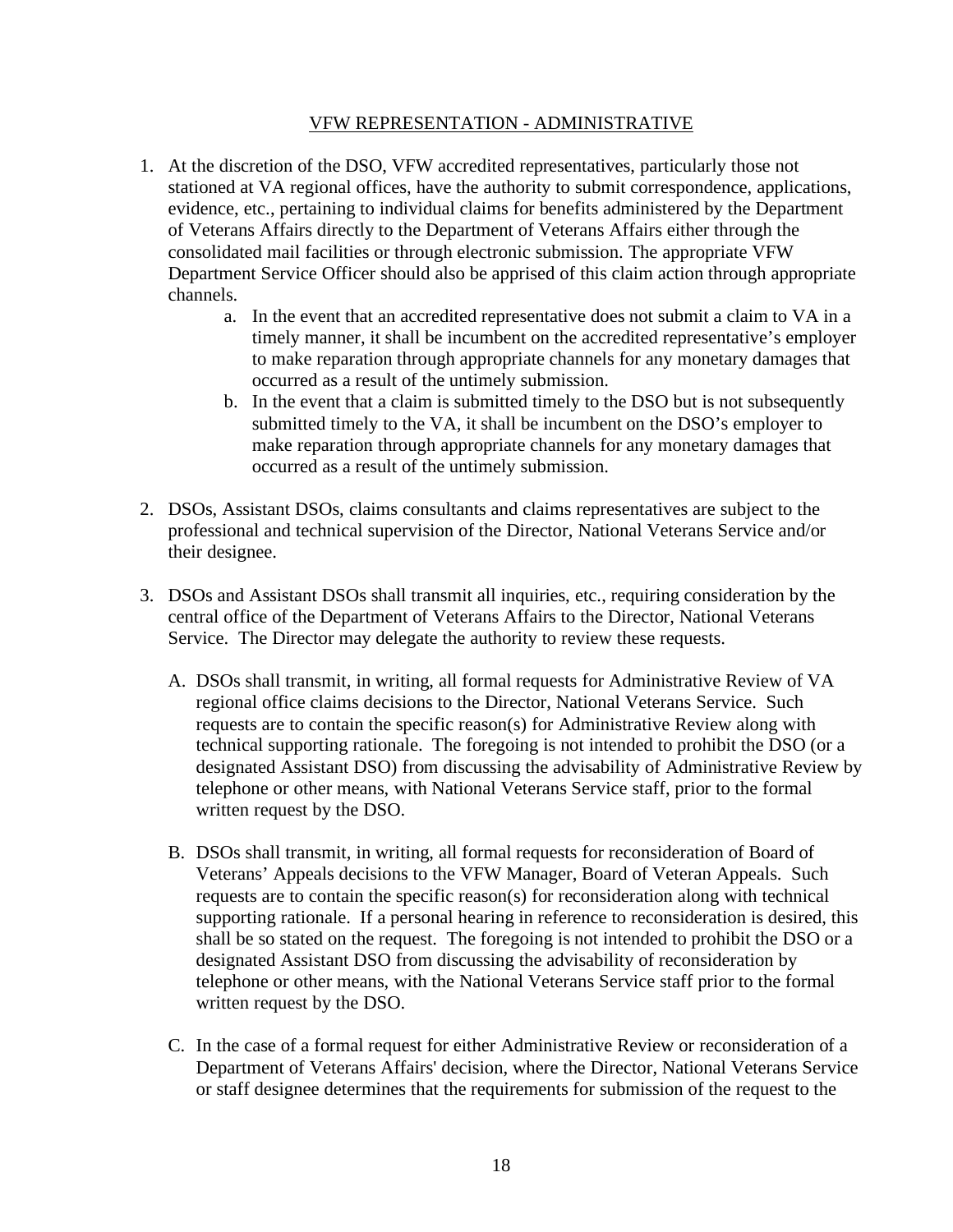Department of Veterans Affairs are not met, the Director, or designee, will so notify the appropriate DSO in writing, setting forth the reason(s) why such request is not appropriate.

- 4. If, after exhausting professional channels at a VA regional office or medical facility a DSO is unable to resolve an administrative conflict or issue, he or she may contact the Director, National Veterans Service for appropriate action.
- 5. Each VFW Department Service Office and each National Veterans Service staff office shall maintain a library of current reference material. This library may consist of printed material, electronic files or both. The National Veterans Service shall keep each office informed, as far as practical, of the most current needed resource material.
- 6. DSOs, Assistant DSOs, claims consultants, and claims representatives who are stationed at VA regional offices and approved locations, shall, if feasible, attend all Department of Veterans Affairs sponsored training at their respective stations.
- 7. Each VFW Department Service Office should develop, and actively conduct, a veterans' outreach program. DSOs are encouraged to collaborate with local chapters of veteran's groups that are partnered with the VFW such as other VSOs, student veteran groups (SVA), community stakeholders, Department of Veteran Affairs & other government agencies in order to maximize outreach efforts and to participate in local events (stand downs, claim's clinics, yellow ribbon ceremonies, etc.).
- 8. VFW Department Service Office files shall not be co-mingled with files of other veteran service organizations. The exceptions to this are those offices operated by state or county government agencies, in which case those agencies must ensure the security and confidentiality of such VFW records, by prohibiting their access to other than staff members who are accredited to the VFW.
- 9. DSOs and designated members of the National Veterans Service staff shall provide monthly activity reports to both their Department Headquarters and the Director, National Veterans Service by the  $5<sup>th</sup>$  business day of the month. Such reports shall be of the nature and in the format prescribed by the Director. The DSO's Department Headquarters may require additional reporting requirements in addition to the report prescribed by the Director, National Veterans Service.
- 10. DSOs shall conduct at least one VFW Post Service Officers School for all Post, County and District Service Officers in the Department, during each Department fiscal year. Such individuals will be encouraged to attend this training.
- 11. VFW Department Service Office personnel and members of the National Veterans Service staff, shall dress and otherwise conduct themselves in a professional and businesslike manner, during the course of business activities.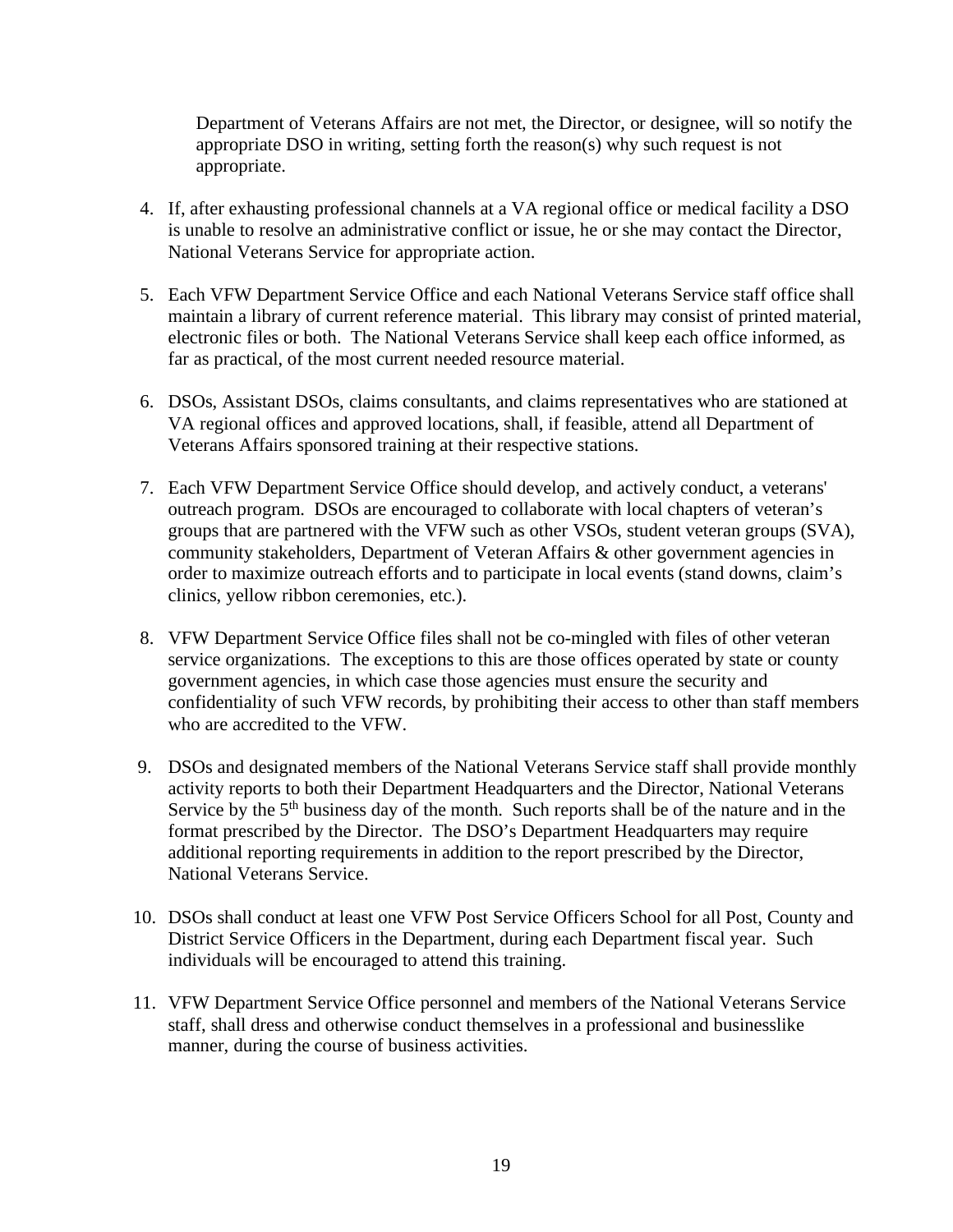- 12. No Department Service Office personnel nor members of the VFW National Veterans Service staff shall engage in commercial or political activity in such a manner as likely to falsely convey or imply that such activity is approved or endorsed by the VFW to include solicitation on behalf of non-approved commercial enterprises, displaying of political paraphernalia, or wearing of political attire in service offices or during the performance of their official duties as a VFW accredited representative.
- 13. All official correspondence by DSOs, Assistant DSOs and members of the National Veterans Service staff shall be on VFW letterhead. The exceptions are those DSOs and Assistant DSOs employed by state or county government agencies, who are expected to use appropriate agency letterhead.

#### VFW REPRESENTATION - TECHNICAL

- 1. VFW accredited representatives are charged with accepting claims from and advocating for veterans who claim benefits and services under Federal law administered by the Department of Veterans Affairs. VFW representatives will not refuse to take any claim for benefits if the claim may result from additional benefits being granted under Federal law.
- 2. VFW representatives at all echelons, shall apprise each client of all benefits to which he or she may be entitled.
- 3. DSOs, Assistant DSOs, National Veterans Service staff members and all other VFW accredited representatives, shall not withhold the submission of a claim for benefits administered by the Department of Veterans Affairs, except for the most compelling reason(s), if such withholding in a claim subsequently resolved in favor of the client, would deprive the client of an earlier effective date of the benefit.
- 4. DSOs have the authority to certify the authenticity of copies of certain official documents to VA regional offices in individual benefit claims upon completion of VA formal instruction and training.
- 5. Where a client has filed, or wishes to file, a claim before the Department of Veterans Affairs for a greater compensable rating for a service connected disability, it shall be incumbent upon the DSO or appropriate Veterans of Foreign Wars accredited representative, to advise the client that the Department of Veterans Affairs may decide not only to deny the increased rating, but can also result in the existing rating being reduced.
- 6. It shall be incumbent upon the DSO, Assistant DSO or appropriate Veterans of Foreign Wars accredited representative, to assist a client in all aspects of a claim before the Department of Veterans Affairs; and to prosecute such claim to the fullest extent and in a timely manner before such department or agency.
- 7. In the event that a DSO, Assistant DSO, or an Accredited Representative is contacted by a client who resides in another geographical location covered by a different VFW Department, State Agency, or has been receiving assistance from another VFW accredited representative,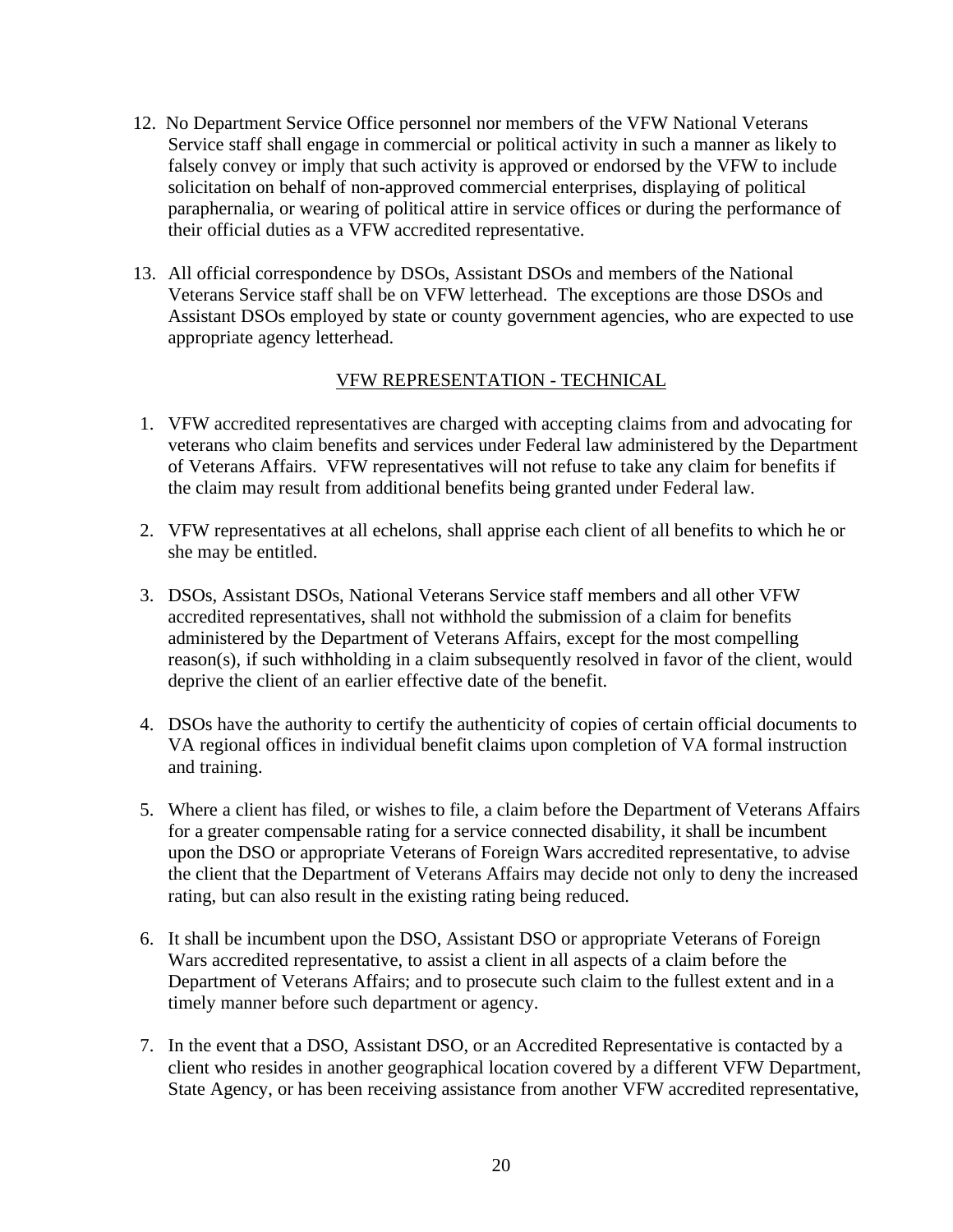the office contacted should email the representative who had been assisting the client in a timely fashion (within one business day).

- i.The DSO or office supervisor and the office's corporate mailbox should be copied on the email.
- ii.If the representative making the referral does not receive a response from the representative or DSO at the claimant's local station within three business days, the representative originally contacted by the claimant should notify NVS via the DSO helpdesk (dsohelpdesk@vfw.org) that a reply has not yet been received along with performing a courtesy submission of any forms or evidence received by the claimant (if applicable).
- 8. It shall be incumbent upon the DSO, Assistant DSO or appropriate Veterans of Foreign Wars representative, to ensure that each client is afforded all rights to due process under all Department of Veterans Affairs statutes and regulations.
- 9. In counseling a client concerning a claim before the Department of Veterans Affairs, the DSO, Assistant DSO, or appropriate Veterans of Foreign Wars accredited representative, will ascertain all areas where evidence is needed, and assist the client in every reasonable way, to obtain such evidence. Once a claim for VA entitlements has been formally filed, all evidence pertinent to that claim should be submitted.
- 10. In the event that a client is not ready to submit a claim due to the need to collect evidence, the DSO, Assistant DSO, or appropriate Veterans of Foreign Wars accredited representative will submit an Intent to File (ITF) on VA Form 21-0966 prior to the conclusion of the month in order to retain the earliest possible effective date.
- 11. In the event that a claim action is not filed timely by a VFW accredited representative, the accredited representative will take the following actions:
	- i. Immediately notify the office supervisor and department adjutant.
	- ii. The office supervisor and/or department adjutant will in turn notify the NVS Director, Deputy Director, or Assistant Director Compensation & Pension Policy.
	- iii. NVS will annotate the occurrence, should the need for documentation arise in the future.
- 12. In the event an accredited representative is contacted by a claimant seeking damages from a VFW entity (Department or National) alleging that the VFW did not submit a claim in a timely fashion:
	- i. Immediately notify the Office Supervisor, Department Commander, Department Adjutant, and Department Quartermaster
	- ii. The Office Supervisor and/or Department leadership will in turn notify the NVS Director, NVS Deputy Director, or NVS Assistant Director Compensation & Pension Policy for informational purposes only.
	- iii. Responsibility to review potentially misfiled claims resides with the employer (VFW Department or National) of the representative responsible for the allegation.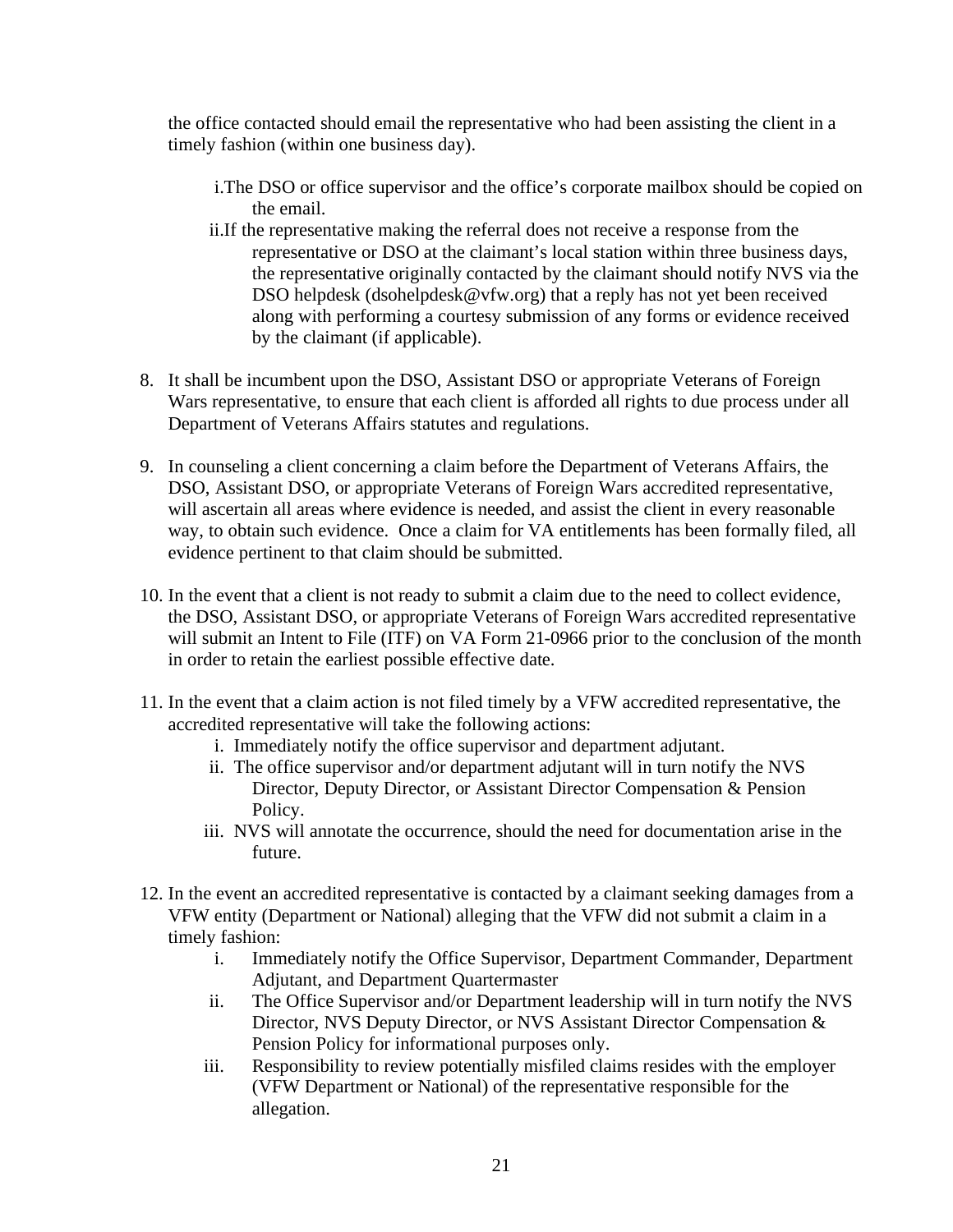- iv. Responsibility for potential financial damages resides solely with the employer of the responsible party as outlined in "VFW Representation – Administrative, parts 1.a and 1.b.
- v. NVS may provide technical assistance to VFW Departments in an attempt to determine responsibility.

*\*If at any point during this process the Department Commander determines the Department will assume responsibility for benefits lost due to the untimely actions of their employee, the Department may negotiate a settlement between the claimant and the Department. Should a Department elect to take responsibility and negotiate a settlement, the Department shall furnish a copy of the settlement agreement to the Director, National Veterans Service.* 

- 13. On each occasion that the DSO, Assistant DSO or appropriate Veterans of Foreign Wars accredited representative submits evidence in support of a benefit claim to the appropriate VA regional office, such submission shall include the standard Vetraspec Submittal Letter (or where applicable, state or county government agency) coversheet with agency letterhead, identifying the evidence attached and stating in specific and technical terms, the value of such evidence as it pertains to the claim.
- 14. Upon being contacted by the client, the DSOs and Assistant DSOs shall counsel each client whose claim is denied, in whole or in part by the VA regional office, on the right to initially appeal such denial by filing a Decision Review Request. If such appeal is initiated, the DSO or Assistant DSO shall again counsel the client on whether or not to further perfect the appeal (filing VA form 10182, *Decision Review Request: Board Appeal (Notice of Disagreement)*). A client should not necessarily be encouraged to appeal an adverse decision by the VA regional office, if in the best professional judgment of the DSO or Assistant DSO, there exists a statutory or regulatory bar to the benefit sought by the client. This does not preclude responsibility to continue to provide representation if the client still intends to initiate such appeal.
- 15. Although, as part of due process, it is the responsibility of the Department of Veterans Affairs to inform a client of the right to a personal hearing(s) in connection with a benefit claim. Upon being contacted by the client, the DSO or Assistant DSO will also apprise each client, whose claim is denied, of the right to this personal hearing with a VFW representative before Department of Veterans Affairs personnel at the VA regional office of jurisdiction and/or before the Board of Veterans' Appeals.
- 16. If a DSO formally requests Administrative Review of a VA regional office decision, all appropriate measures to protect the client's appellate rights must also be accomplished. The National Veterans Service staff will also verify, upon receipt of request for Administrative Review, that the client's appellate rights, are protected.
- 17. Where an internal administrative appeal, or correction of a Clear and Unmistakable Error (CUE) of a benefit claim decision is initiated by an official of a VA regional office, the DSO at that station shall not join in the administrative appeal and shall so advise the client not to join in such appeal. Should compelling circumstances exist that might suggest otherwise in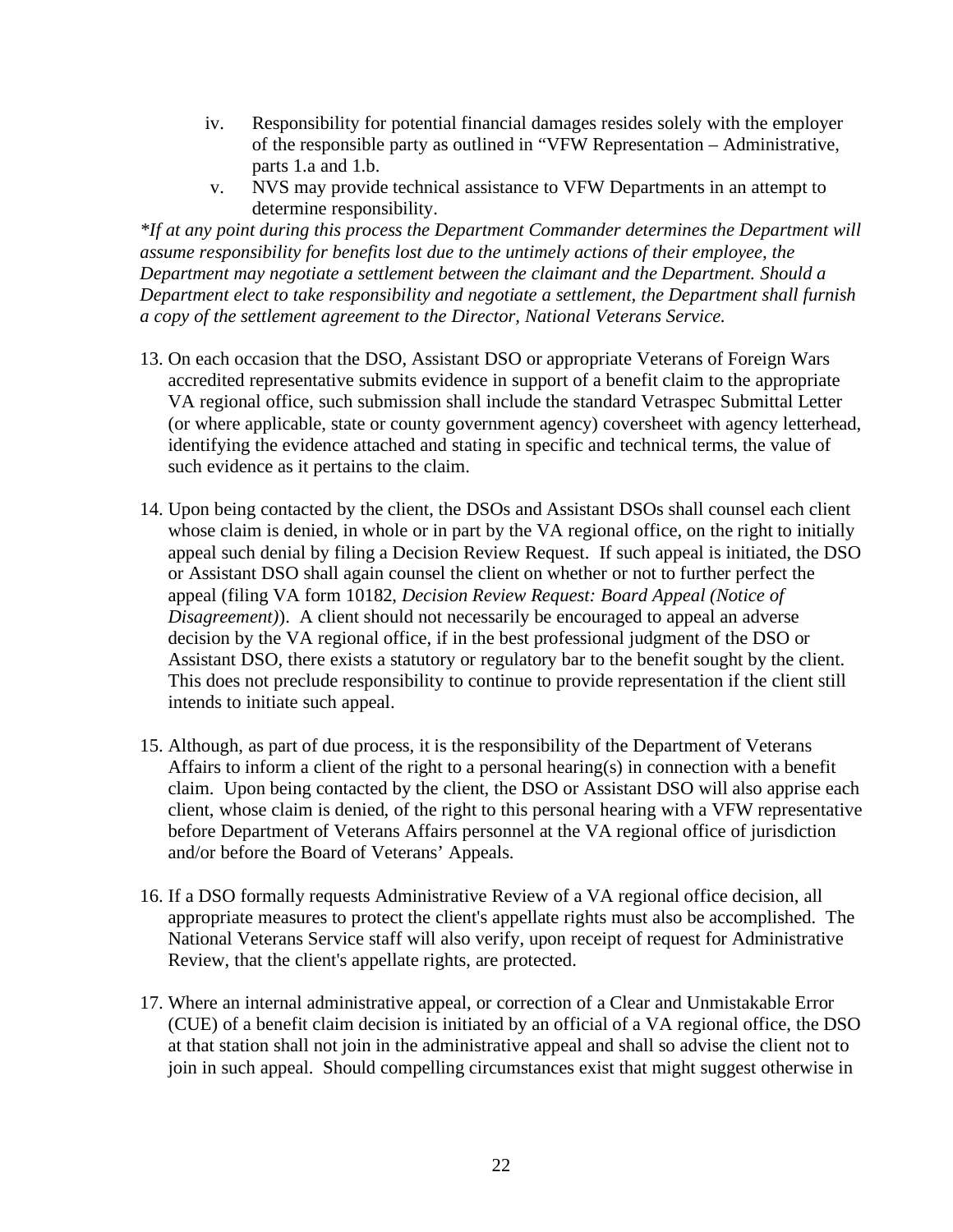a particular case, permission for the DSO to join in the appeal shall be obtained from the Director, National Veterans Service.

- 18. A DSO is to use the utmost discretion in requesting, through the respective VA regional office, an independent medical expert (IME) opinion in support of a benefit claim and must seek the advice of the Assistant Director for Compensation and Pension Policy, National Veterans Service, as to whether such request is appropriate.
- 19. A DSO, Assistant DSO, or any VFW Accredited Representative may sign a VA Form 20- 0995 Decision Review Request: Supplemental Claim, VA Form 20-0996 Decision Review Request: Higher-Level Review, or VA Form 10182 Decision Review Request: Board Appeal (Notice of Disagreement) in a benefit claim before the Department of Veterans Affairs, but the utmost discretion is to be exercised. Written approval should be solicited from the client, if at all possible.
- 20. In completing VA Form 10182, *Decision Review Request: Board Appeal (Notice of Disagreement)* in a benefit claim before the Department of Veterans Affairs, the DSO, Assistant DSO, or VFW Accredited Representative from the Veteran's Local Station shall:
	- A. Identify the issue(s) on appeal meaning the issue(s) which were covered in the Rating Decision or Statement of the Case or any subsequent Supplemental Statement of the Case, provided by the regional office in response to a Notice of Disagreement;
	- B. Summarize the pertinent evidence, stating in specific and technical terms, the value of such evidence as it pertains to the issue(s), to include where practicable procuring a statement from the veteran or eligible beneficiary summarizing the contentions and desired outcome;
	- C. Cite the applicable governing criteria (law, regulation, court decisions, etc.) which the representative believes are applicable by the evidence contained in the claims file;
	- D. Identify any discrepancy, error, omission, etc., contained in the Rating Decision or Statement of the Case or in any Supplemental Statement of the Case;
	- E. Where applicable, state or reiterate the client's desire for a personal hearing before the Board of Veterans' Appeals. Virtual hearings are considered another means of hosting a personal hearing;
	- F. Where applicable, request again that the Department of Veterans Affairs conduct an examination if prior requests to the VA regional office were unsuccessful or inadequate and in the opinion of the DSO, Assistant DSO, or VFW Accredited Representative an examination is essential to the issue(s) on appeal (supporting rationale for such request must be provided); and,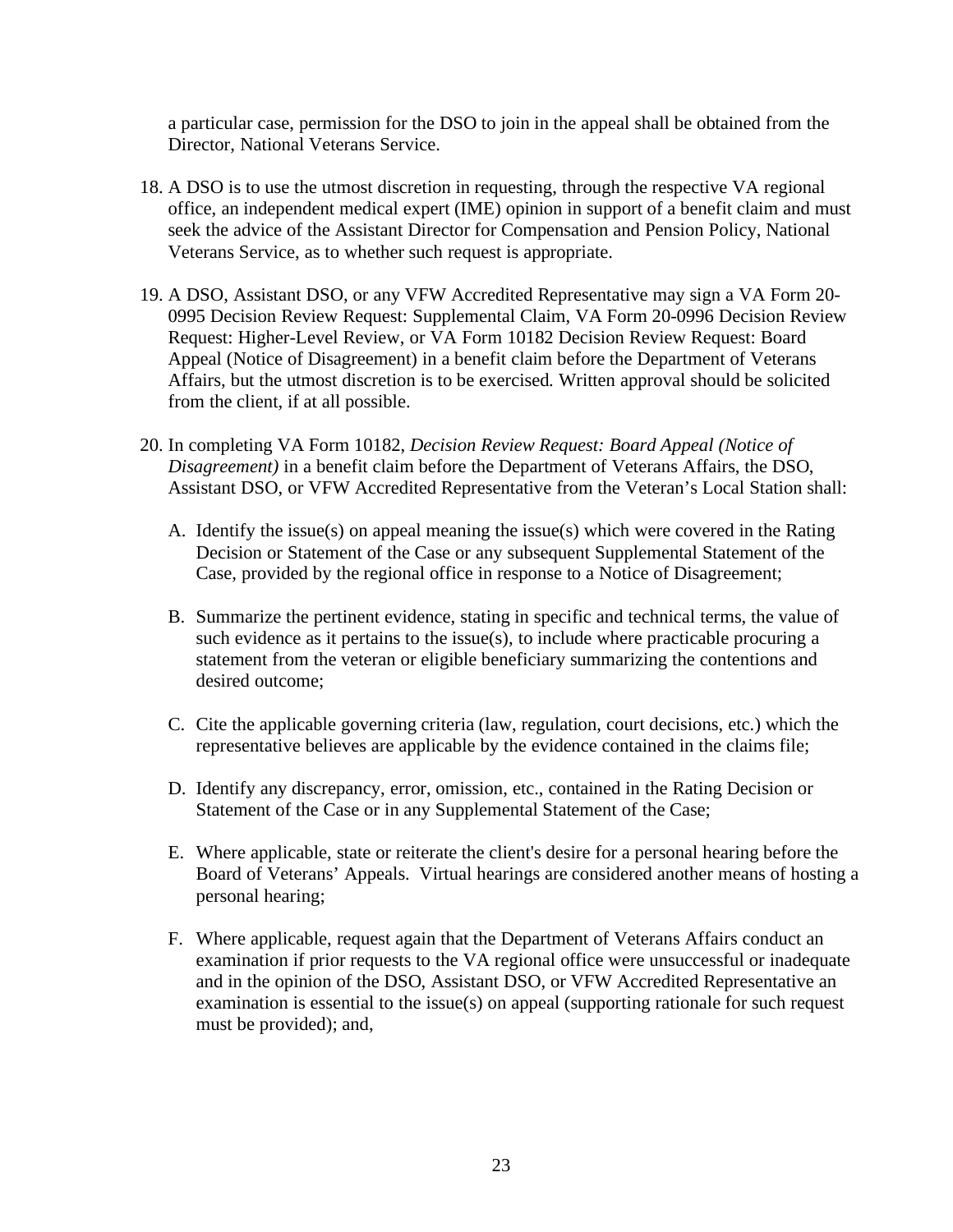- G. Request where applicable, additional development but only if the DSO or Assistant DSO has previously officially requested, without success, to have such development done by the VA regional office.
- 21. Where evidence is received in a VFW Department Service Office in support of a claim on appeal and after the claims file has been transferred to the Board of Veterans' Appeals, such evidence shall be submitted in accordance with the provisions of Title 38 Code of Federal Regulations §§ 20.800 and 20.1304 and in coordination with the VFW Manager, Board of Veteran Appeals.
- 22. At no time should any VFW accredited individual withdraw a client's claim or appeal, or withdraw a specific issue on a claim or appeal without written consent from the client. If a client wishes to withdraw a claim or a specific issue in a claim currently being processed by the Department of Veterans Affairs, the client must submit a signed request to the appropriate Veterans of Foreign Wars accredited representative expressing their intention to withdraw.
- 23. In the rare occurrence that the VFW accredited representative feels there is the possibility of a conflict of interest in representing a client at any point within the claims process, it shall be incumbent upon he/she to notify the Director, NVS or their designee of such situation and to seek guidance as to how to proceed, (ex., VFW Accredited Representative is a former VA decision maker such as a(n) RVSR, DRO, VLJ, etc. and previously adjudicated any of the issues/contentions currently before the VA.)

# DEPARTMENT SERVICE OFFICE STAFF

- 1. Section 516 of the Manual of Procedure requires each Department to have a Department Service Officer (DSO), Department Service Officers are appointed by the Department Commander. The DSO and ADSO may be removed by the Commander at any time; however, removal of salaried DSO's and ADSO must be approved by a majority of the Department Council of Administration.
- 2. Appointment and removal of other Department service office staff, including the Assistant DSO, Claims Consultants and support staff, is governed by Department policies.
- 3. Department service office staff are to follow their Department's respective policies to include attendance, leave, and reporting policies.
- 4. All other disputes involving employment actions of the Department are not within the jurisdiction of the National Veterans Service.
- 5. The Director, NVS, is available to Department officers to discuss service office policies, procedures and practices. The Director may respond to questions on other matters including personnel issues posed by Department officers; however, decisions on hiring, disciplining and terminating service office staff remain solely within the province of the Department.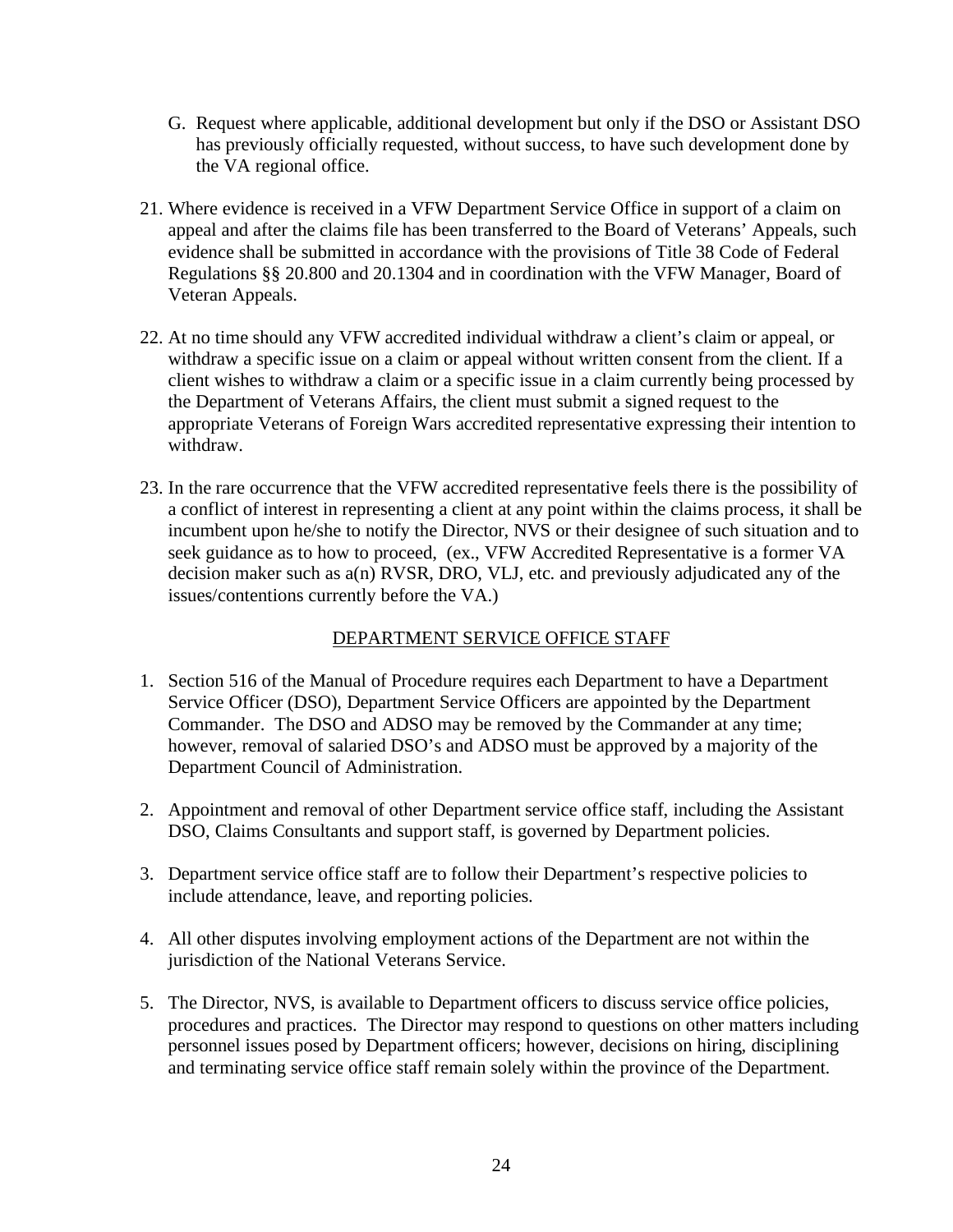6. Decisions by the Director, NVS, to accredit or remove accreditation of Department service office staff are governed by VA regulations and other sections of this Policy and Procedure.

# DUTIES OF A DEPARTMENT SERVICE OFFICER

In most service offices a Department Service Officer is the office supervisor. Unless superseded by written Department policies, supervisory duties are the responsibility of the DSO.

In addition to the duties of a service officer outlined in other sections of this Policy and Procedure, a Department Service Officer is responsible for the following:

- 1. The Department Service Officer is responsible for everything that happens in his/her office.
	- A. Supervision of personnel: This includes the supervision of Assistant DSO's, Claims Consultants, support staff and any other Department employee, volunteer or intern working in that office. Supervision is a broad term intended to encompass all of the routine duties and responsibilities of a first line supervisor. Supervision includes any administrative duties assigned by Department leadership.
	- B. Office procedures: The DSO is responsible for establishing and maintaining office procedures. At a minimum,
		- i. Every telephone call received or made should be logged by the recipient.
		- ii. Every visitor should either be signed in or logged in.
		- iii. Office hours should be posted.
		- iv. All claims, including Intent to File forms, received by the VFW must be filed with VA prior to midnight on the last day of the month in which they were received. This includes claims taken by out based service officers. If the VA mail room is closed, claims should be submitted to VA by fax, or through the appropriate electronic method such as SEP.
		- v. Every VFW Department-run Service Office shall have a VA corporate mailbox with encryption capabilities. State-run VFW Department Service Offices may also seek to establish VA corporate email boxes for similar purposes.

#### C. Training

- i. The DSO is responsible for ensuring that service office personnel are properly trained. This encompasses both initial and continuing education.
- ii. The DSO is encouraged to utilize all opportunities and modalities to provide training to staff. Formal classroom instruction, OJT, video, computer and other training methods are all viable options. VFW provided training is outlined elsewhere in this Policy and Procedure. Service officers should take advantage of VA provided training whenever it is offered.
- iii. All VFW staff must be trained on the use of necessary VA & VFW electronic programs.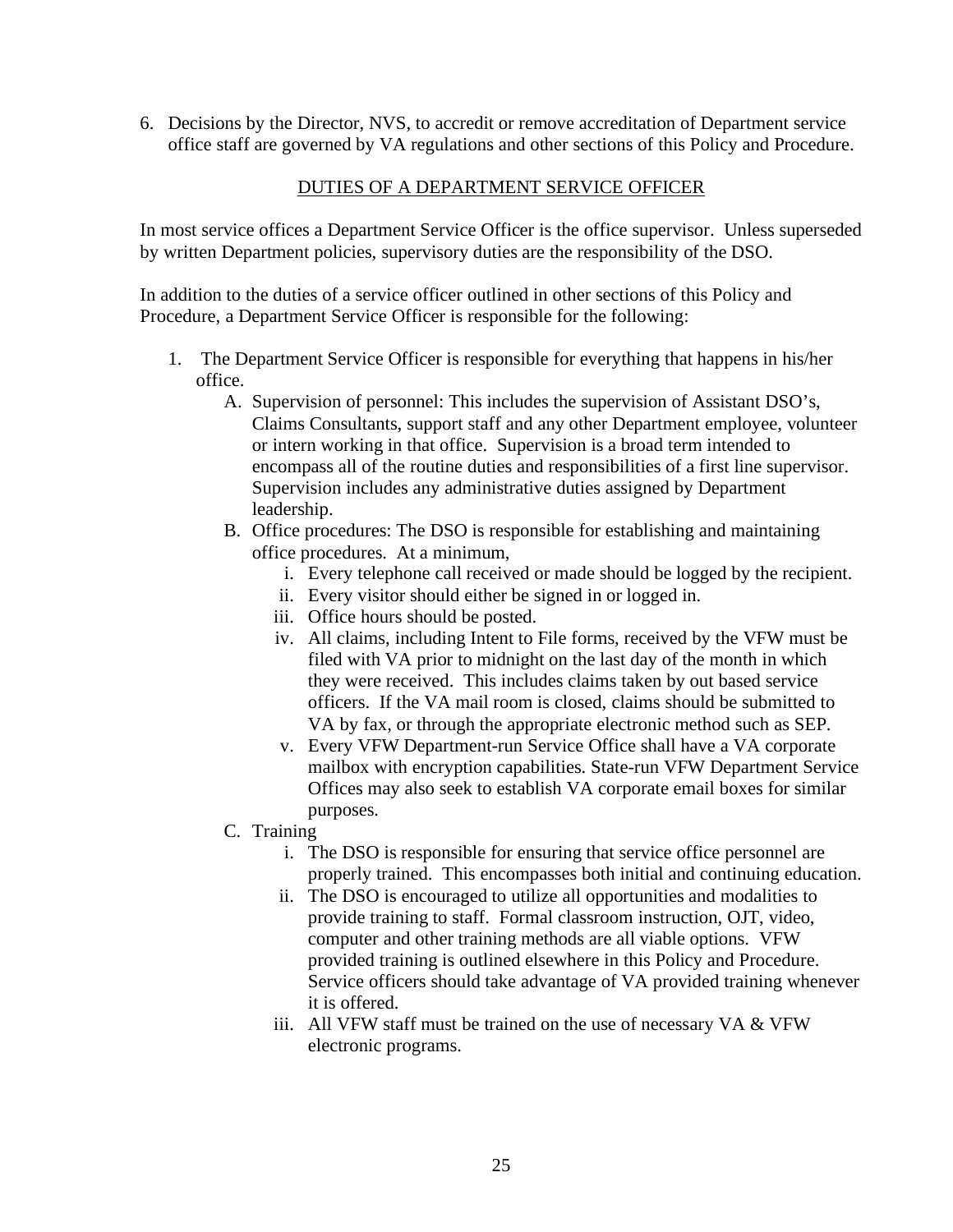- iv. NVS provides mentorship to new DSO's. For more information, contact the Assistant Director, Compensation & Pension Policy, the Assistant Director or Associate Director, NVS Training & Quality Assurance.
- D. Workload management
	- i. Managing the work that comes into a VFW service office is critical to ensuring that claims are properly developed, filed with VA and monitored throughout the claims process.
	- ii. The DSO shall have Sensitive 7 Access to VA Files. The primary ADSO shall have Sensitive 6 Access to VA Files.
	- iii. DSO's shall use a case management system to assist in documenting service officer actions and track active claims. NVS currently provides Vetraspec software for use in VFW offices situated in regional offices and other approved locations. For information concerning that software, its acquisition and use, DSO's should contact the Assistant Director, Compensation & Pension Policy, the Assistant Director or Associate Director, Training & Quality Assurance.
	- iv. All electronic POA requests through the Stakeholders Enterprise Portal (SEP) shall be acted upon within 5 business days.
- E. Standardized Messaging.

The DSO will ensure that there is continuity between the office's voicemail greetings, email auto replies, and door signage which will include the following information:

- i. Accurate office hours
- ii. Estimated communication response times
- iii. Instructions on scheduling VFW appointments, consultations, and/or walk-in information
- iv. Instructions on submitting documents directly to VA, should the claimant be approaching a VA filing deadline
- v. Instruct claimants never to leave PII (such as social security numbers) in voicemails or emails

Email autoreply example: *Thank you for emailing the VFW Office located at the XXXXX VA Regional Benefits Office. Our Office Hours are Monday thru Friday 0800-1600 hrs. If you are attempting to schedule an appointment, please do so by emailing our corporate mailbox at [XXXX.XXXX@va.gov](mailto:XXXX.XXXX@va.gov) with your name, best contact information, and a brief explanation of the assistance you are seeking. We strive to respond to all communications within 48 business hours. As we cannot guarantee the security of outside emails, please DO NOT LEAVE any personally identifiable information such as social security numbers. If you are approaching a VA filing deadline (such as an Intent to File expiration date or disagreeing with a VA decision), please submit the appropriate form referenced in your VA letter directly to VA. When doing so, please retain proof of submission (ex. Fax confirmation page).*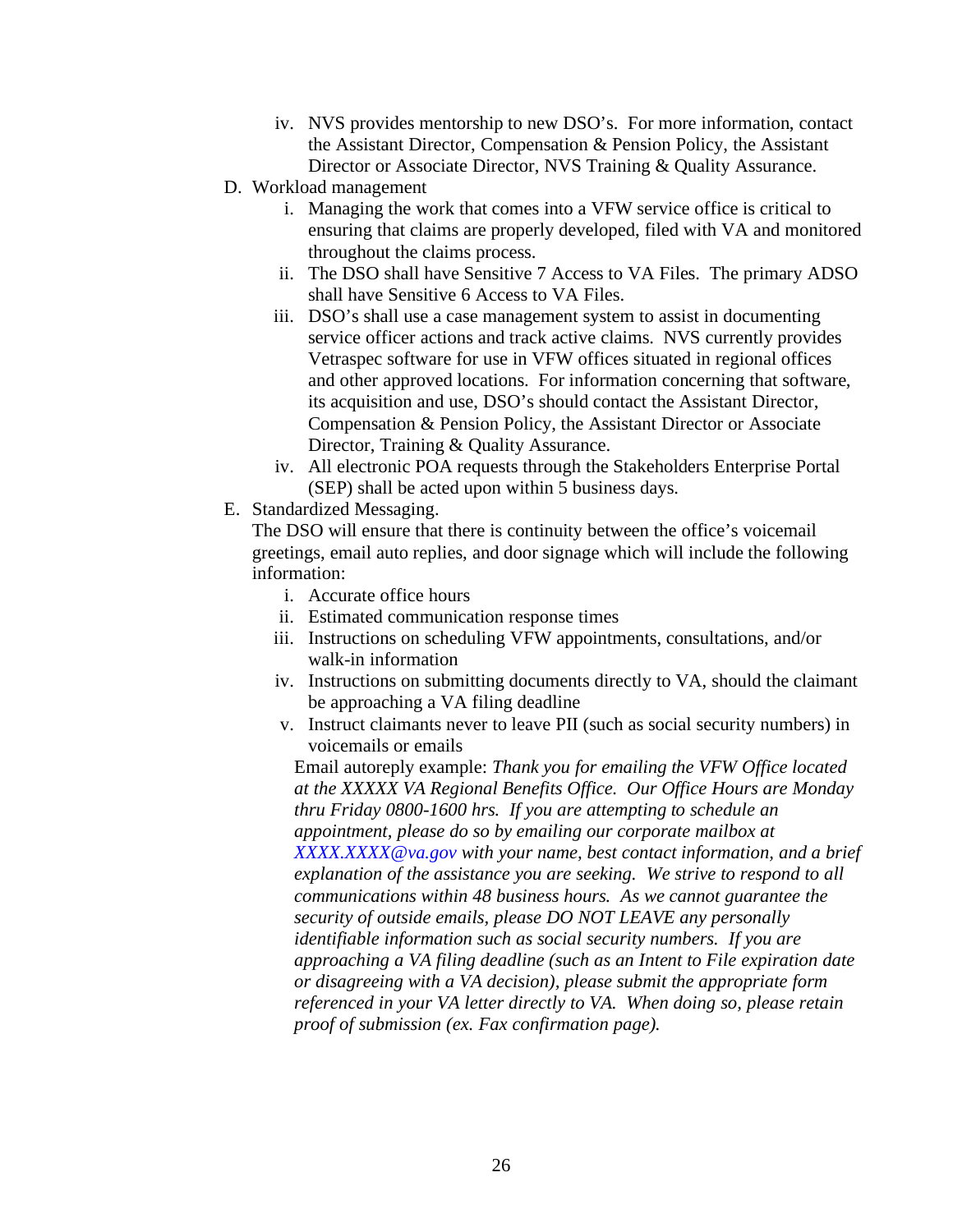- F. Quality assurance
	- i. Quality assurance includes the routine review of a sample of work accomplished by each subordinate in the service office. Problems identified during quality reviews can be used to focus specific training.
	- ii. Quality assurance includes the routine review of office procedure compliance. Failure to follow established office procedures should be remediated.
	- iii. Data collected during quality assurance can be used to support annual or more periodic employee reviews as required by Department policies.

#### VFW REPRESENTATION (GENERAL) U.S. COURT OF APPEALS FOR VETERANS CLAIMS

The Veterans of Foreign Wars does not represent individuals at the Court of Appeals for Veterans Claims (CAVC).

Individuals who are dissatisfied with a Board of Veterans Appeals decision in their case should strongly consider legal representation. While individuals may represent themselves in an appeal to the CAVC, service officers should discourage this practice as unrepresented individuals routinely experience unfavorable outcomes at a higher rate than do those represented by legal counsel. Two places where representation information may be found are the Veterans Consortium Pro Bono Program [\(http://www.vetsprobono.org/\)](http://www.vetsprobono.org/) and the Public List of Practitioners found on the CAVC website ([https://www.uscourts.cavc.gov/public\\_list.php](https://www.uscourts.cavc.gov/public_list.php)).

However, nothing in this section prohibits NVS from entering into an agreement with a law firm to offer representational activities at the CAVC and other appellate courts for individuals represented by the VFW at the Board of Veterans Appeals. Select VFW accredited attorneys may be authorized to review recent BVA decisions and determine if any issue may have appellate merit. If so, VFW will notify selected claimants and offer them the opportunity to be represented on appeal free. Once the CAVC issues a decision, VFW will resume their representation at VA.

# VFW NATIONAL VETERANS SERVICE GRANTS

The criteria for dispersing restricted grants for veterans service activities are no longer included in this Policy and Procedure. Any questions regarding service grant disbursement should be referred to the office of the Quartermaster General. The VFW National Council of Administration has directed National Veterans Service to review the manner in which the VFW disburses NVS restricted grants in consultation with the Quartermaster General and other concerned parties every three (3) years.

The following is meant to be a guideline for Departments to follow in the expenditure of grant monies related to their service office operation.

1. All grant monies paid to Departments are for the current VFW year.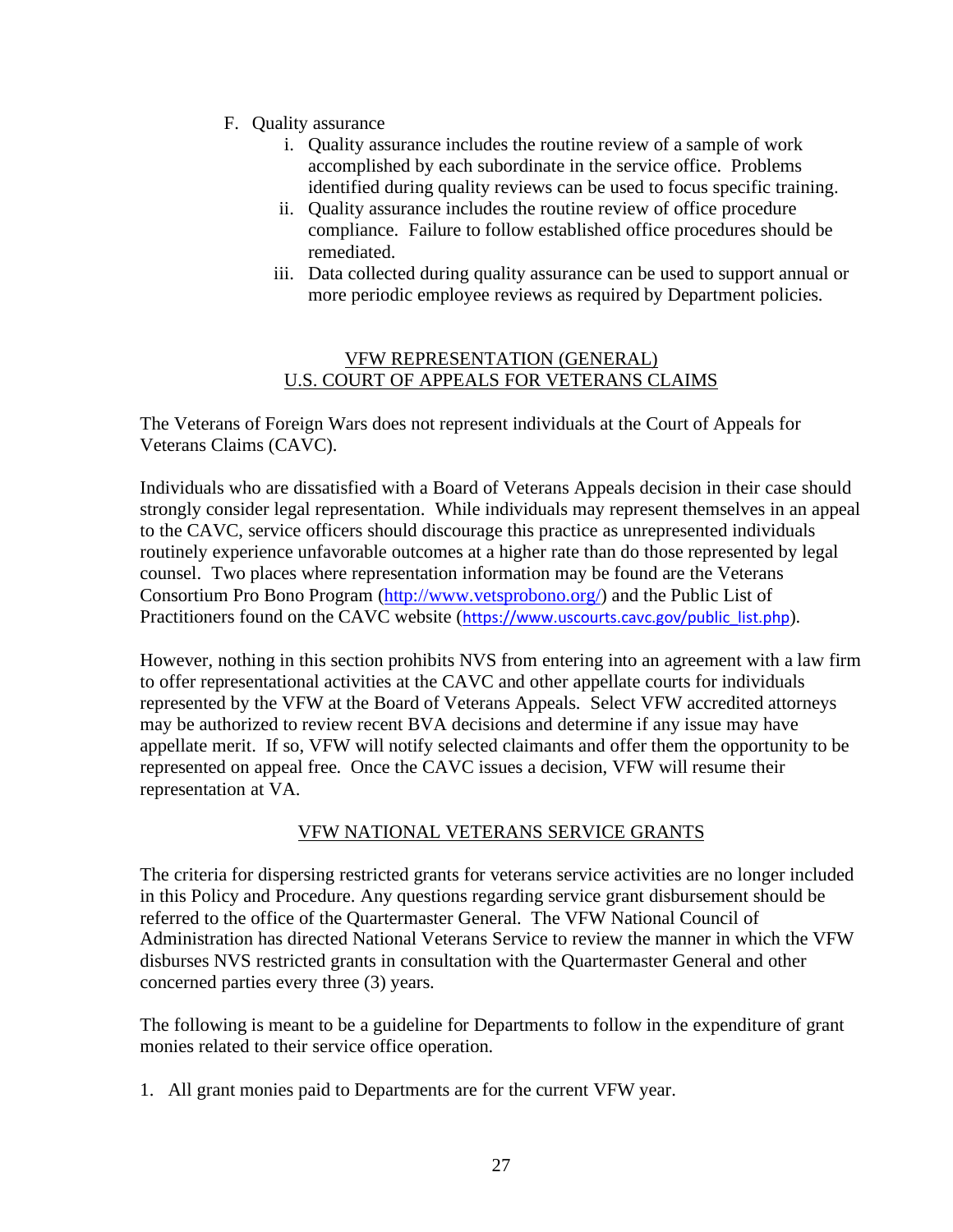2. Funds granted to Departments for veterans service activities are subject to the following restriction:

Monies paid to the Department must be dedicated toward accredited representation of eligible service members, veterans, and dependents seeking benefits from the Department of Veterans Affairs, assisting veterans in navigating other federal, state, or municipal benefit programs, and for the training, outreach, and facilitation of these benefit-assistance activities.

- 3. Examples of ways the funds can be utilized to support these activities include, but are not limited to:
	- A. Purchasing or upgrading office furnishings for the Department Service Office or field offices for VFW-accredited individuals.
	- B. Purchasing additional computers, printers, or other office equipment and supplies related to the preparation or submission of claims by VFW-accredited individuals. Such supplies may include ink, toner, bulk paper, postage, etc.
	- C. Travel, lodging, mileage and/or other expenses associated with outreach activities of the DSO/ADSO or other VFW-accredited representatives.
	- D. Costs associated with attending annual NVS training
	- E. Purchasing media and other reference materials such as 38 Code of Federal Regulation or Lexus Nexus legal reference service, development and printing of service office promotional materials, outreach materials, NVS collateral materials, etc.
	- F. Costs associated with hosting or attending annual Post Service Officer training, Schools of Instruction, or other professional development.
- 4. If the Department is in doubt as to the proper application of funds, they are encouraged to contact the Director, NVS or the office of the Quartermaster General.
- 5. Departments are reminded that NVS grant monies are strictly related to veterans service activities and shall not be deposited into the Department General Fund. It would be optimal if the Department Quartermaster maintained a separate line item to account for these restricted grants.
- 6. Departments are required to provide an explanation of the usage of all funds received for veterans service activities at the end of the current VFW year. Departments that fail to comply with this instruction will be unable to receive grant money for the ensuing year until such time as a full accounting is provided to the Director, NVS and office of the Quartermaster General.

Any and all grant monies paid to a Department for veterans service activities that remain unexpended at the end of the VFW year must be returned to VFW National Headquarters. Failure to return unexpended funds may result in a dollar-for-dollar reduction in future veterans service grant funding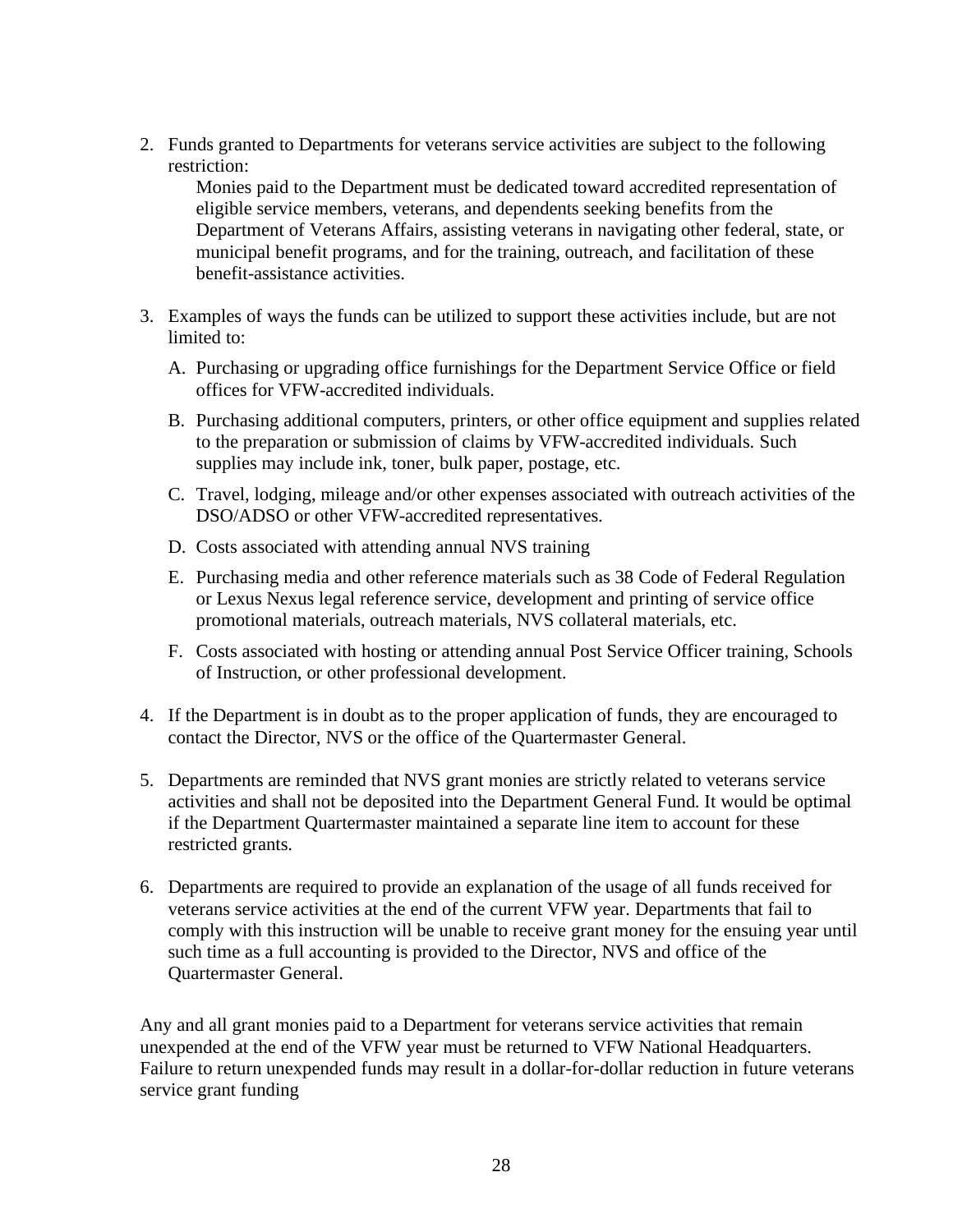#### VFW COMPUTER SECURITY

- 1. VA has extended its IT security measures to all Service Organization computers attached to its system (including laptop computers) which we must take advantage of. The VFW has a responsibility to veterans and their families to protect the personal information which we acquire in the everyday course of business.
- 2. Offices in government provided spaces
	- A. All VFW offices in government provided spaces must be closed and locked whenever the office is not occupied by a VFW employee. It only takes a minute for someone to slip into an office and grab a claims file or other information off a desk, table, or shelf.
	- B. Each VFW office must have at least one locking file cabinet. All records whether VA or VFW, which identify a veteran/claimant in some manner, must be securely stored and locked at the close of business each day or whenever the office is being left alone. Offices shall store new documents electronically in the appropriate secured claims database.
	- C. Those who work in government provided space which cannot be locked (e.g., cubical) must ensure that all computer equipment and information containing veteran identifiable data is secured whenever the VFW employee is away from their space.
- 3. Encryption and security devices
	- A. VA has selected the encryption software it intends to use on VA computers and has agreed to install it on Service Organization desk and laptop computers. VFW will conform to the requirements of VA for any computers connected to the VA network.
	- B. Individuals and their staffs accredited by the VFW will utilize encryption software when it is offered by VA.
	- C. Departments should ensure that laptops purchased for use by Department Service Office employees, or any other individual who expects to work with the personal information of veterans, dependents and survivors, conform to VA computer purchasing requirements at the time the purchase is made.
	- D. Prior to purchasing a new computer, Departments should contact the VA facility where the equipment is to be used in order to obtain the latest specifications on equipment VA is purchasing for itself. Departments should purchase computers that conform to the type and specifications shown by VA to ensure compatibility with VA computer systems.
	- E. All computers used by VFW personnel at a minimum must be password protected. Laptops must have II Tier Protection. Departments should ensure that laptops purchased for use by Department Service Officers and other personnel that contain personally identifiable information of veterans and other claimants must be encrypted.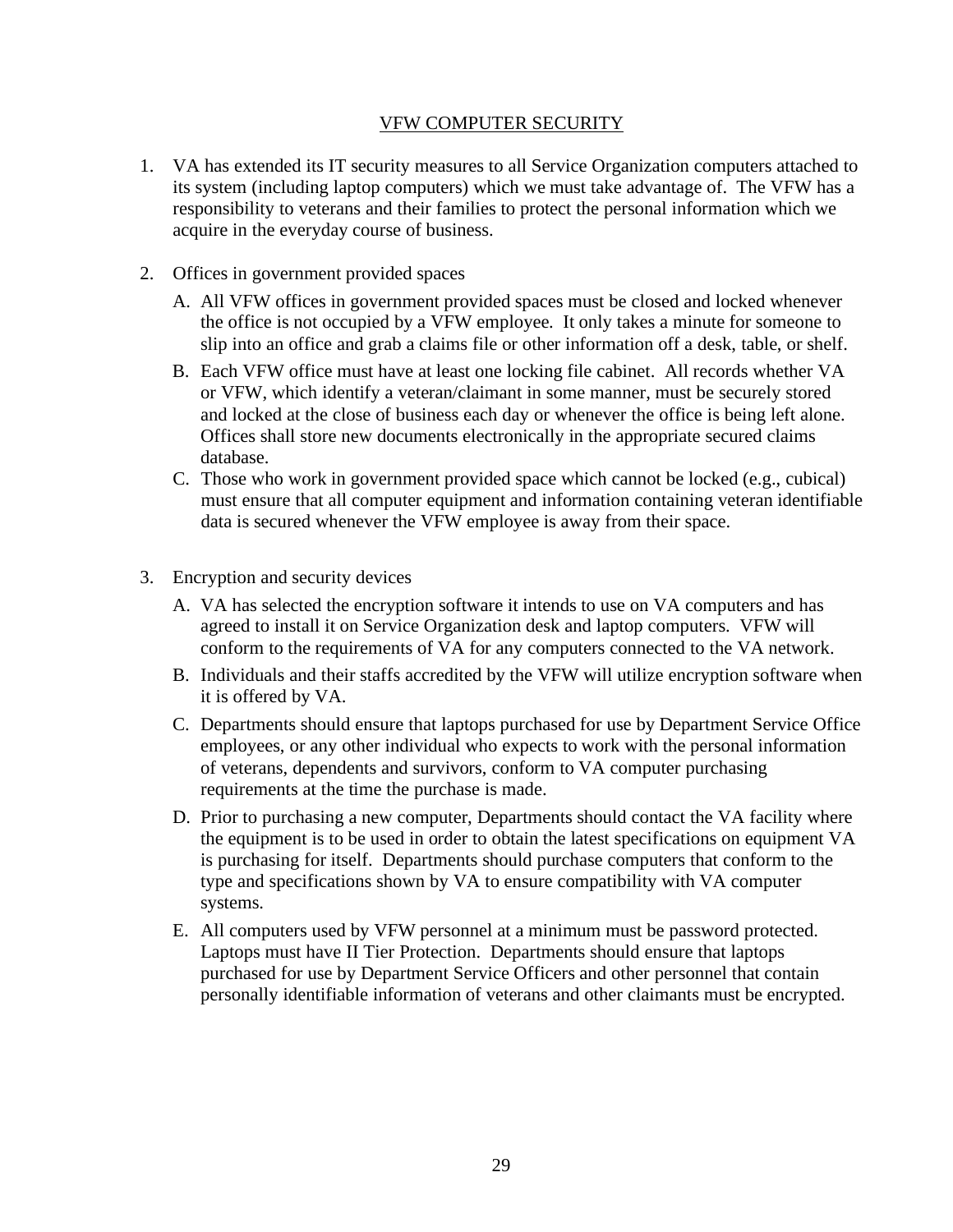- 4. Desktop Computers
	- A. Desktop computers in Regional Offices and connected to the VA intranet must be set up in accordance with VA policies. VFW Service Office personnel will cooperate with VA IT personnel in ensuring that all anti-virus and firewall software is current and enabled.
	- B. External hard drives, USB Flash Drives and other portable electronic data storage devices must be stored in a locked drawer when not in use regardless of memory content. Each will be routinely purged of data that is either saved to a more secure hard drive or is no longer needed.
	- C. All electronic documents containing identifying information of veterans and other claimants must be saved to the appropriate secure claims database.
	- D. VA IT policy will dictate whether a user will log off at the end of the workday or turn off the computer. Logging off, rather than turning off, a computer allows the System Operator (VA) to update anti-virus protection software overnight. VFW personnel should follow the directions of VA IT personnel in determining whether to log off or turn off their PC.
- 5. Laptop computers/tablets used as a desktop computer
	- A. VFW personnel should follow the same procedures outlined above for desktop computers whenever a laptop computer is used in lieu of a desktop.
	- B. Cable locks if required, cable locks can be used to secure a laptop to a desk or other immobile object. These locks should be used to secure any laptop that is not locked in a drawer or filing cabinet when an office is closed.
- 6. Data gathered during outreach

VFW expects Service Officers to perform outreach activities using laptop computers or tablets. It is not unusual for the this type of equipment to remain out of the office for an evening or weekend. The guidance below should be followed:

- A. Laptops/Tablets should be secured in the trunk of a car while traveling and must be brought into the Service Officer's home and secured overnight. Under no circumstances should a computer be left unsecured. Service Officers may be held responsible for the theft of an unsecured computer. Under no circumstances will a laptop or tablet with veteran or claimant data be connected to an unsecured wireless network (e.g,. Starbucks). Laptops/tablets should never be left unattended. They must be secured in a locked drawer, cabinet or room overnight.
- B. If properly using the office's secured claims database, under no circumstances should veteran or claimant data be retained on a laptop, tablet, external hard drive, flash drive or other data storage device.
- 7. Security of paper records, CD's, DVD's, external hard drives, flash (USB) drives and other media storage
	- A. Paper records, CD's, DVD's, external hard drives, flash (USB) drives and other portable media storage which contain veteran data must be secured in a locked drawer or file cabinet whenever they are not in use.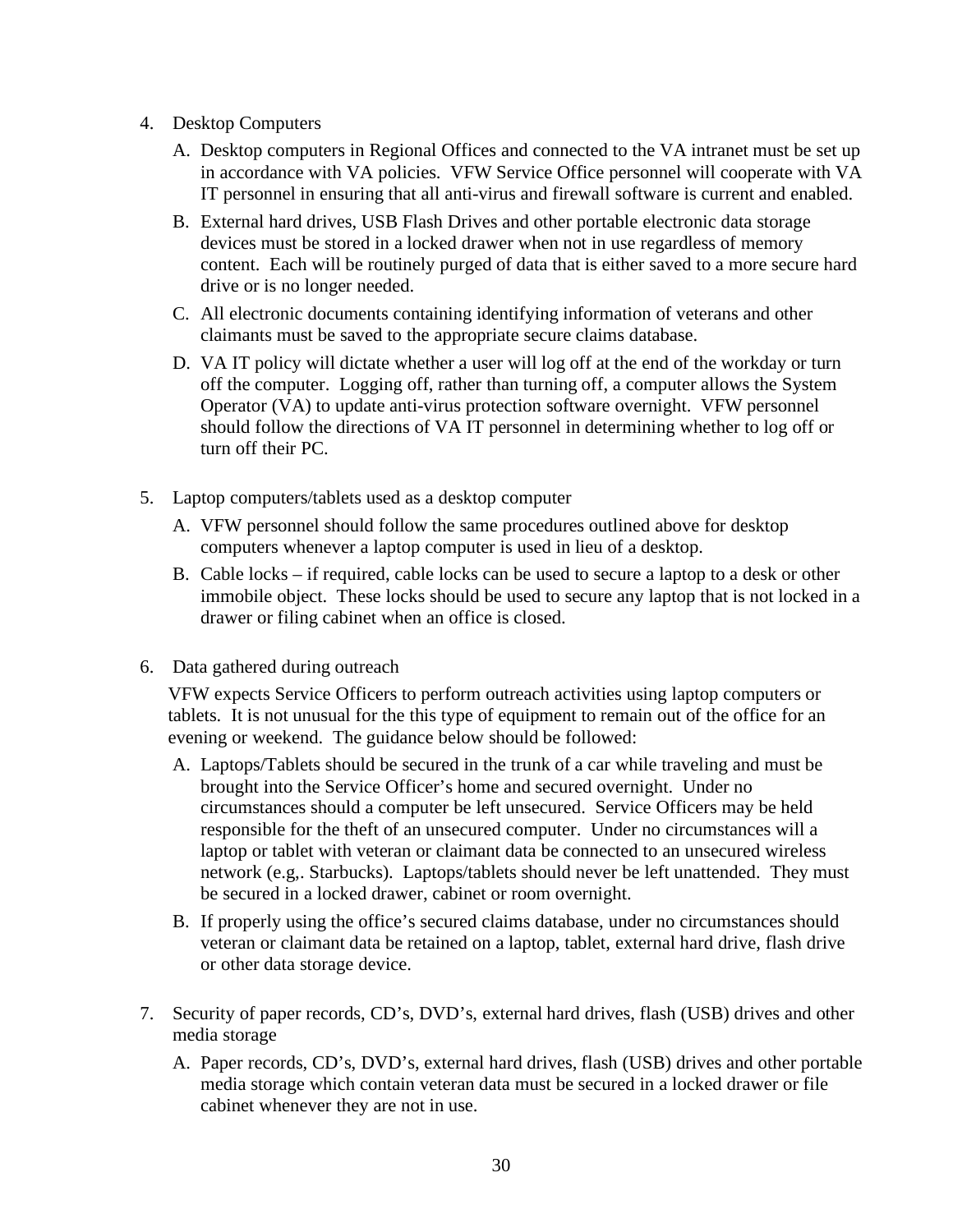- B. Transmission of veteran specific data by e-mail should be avoided unless encrypted or if the client has a signed Consent to Non-Secure Email form on file.
- C. No documents or photocopies of documents received from the VA or a claimant should be removed from the Regional Office.
- D. Since most e-mail is open and unsecured communication, a Service Officer should never click on unsolicited links or respond to unsolicited messages as this can expose computer systems to malicious software that can compromise networks and clients' data. A Service Officer should also never transmit client-specific information over nonencrypted email channels without the written consent of the client to communicate via non-encrypted or unsecured email channels.
- E. The faxed transmission of veteran specific data should be done extremely carefully. The appropriate VA provided fax cover sheet should always accompany any faxed document which clearly identifies the transmitting and receiving individuals.
- F. Paper records should be hand carried to the VA whenever possible. Should it be necessary to mail paper records between Medical Centers and Regional Offices, CD's, DVD's or other records, VA's internal mail system should be used if possible. When shipping records through VA's internal mail system is not possible, FedEx or similar shipping service should be utilized. This is because packages can be tracked through a shipping service while most forms of US mail cannot be tracked.
- G. Shredding If your VA Regional Office does not provide shredding services, every VFW office should have a shredder; a confetti shredder is preferred. Any veteran/claimant specific information which is no longer necessary should be shredded. Some Service Officers occasionally work away from the office. All documents with veteran or claimant specific information that is no longer needed should always be shredded.

#### 8. Loss of data: **In the event of a loss of data**

- A. Immediately notify your immediate supervisor of the loss. Your report should include the approximate time or date of the loss, what was taken (e.g., flash drive; laptop), and how many veterans or claimants records were compromised.
- B. Send an e-mail to the Director, National Veterans Service with the same information you reported to your supervisor.
- C. If this loss occurred in a VA Regional Office or VA Medical Center, notify the VA Regional Office Security Officer or other designated individual. If the loss occurred outside a VA facility (e.g., laptop stolen from a home or car; flash drive lost), notify the police, your superior, and the Director, National Veterans Service.
- D. Cooperate. It is the national policy of the VFW that we will cooperate with law enforcement and data security officials at VA when veteran data is compromised.
- NOTE: ANY MATTER NOT SPECIFICALLY COVERED IN THIS *POLICY AND PROCEDURE* SHALL BE REFERRED TO THE NATIONAL VETERANS SERVICE ADVISORY COMMITTEE THROUGH THE DIRECTOR, NATIONAL VETERANS SERVICE, FOR RESOLUTION.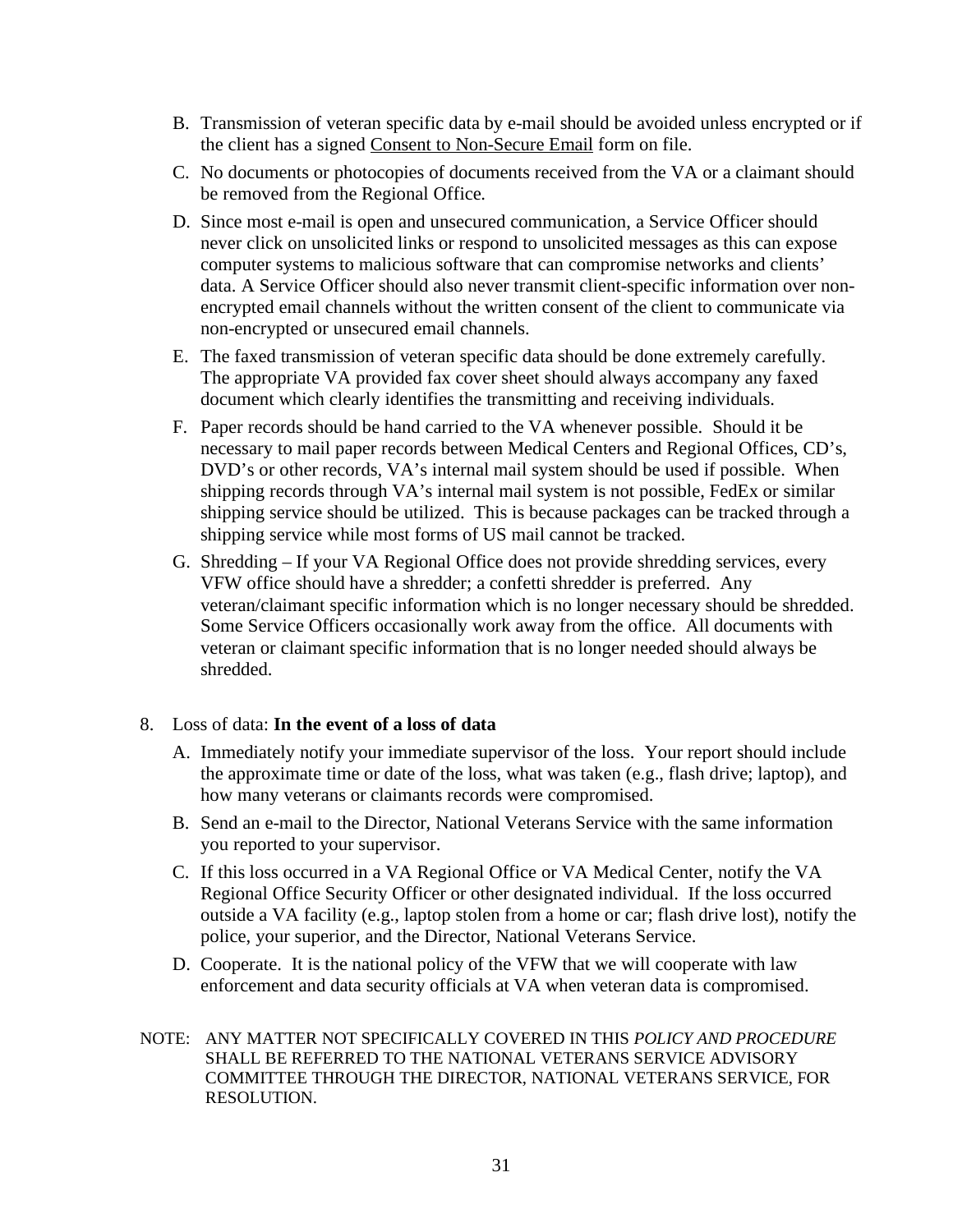#### ADOPTION

The *Policy and Procedure* contained herein was adopted by the National Veterans Service Advisory Committee on **February 17, 2022,** and supersedes all previous editions and amendments. Future amendments as approved by the Committee will be issued as replacement pages, supplemental pages, or by complete revision in relation to the extent of the amendments.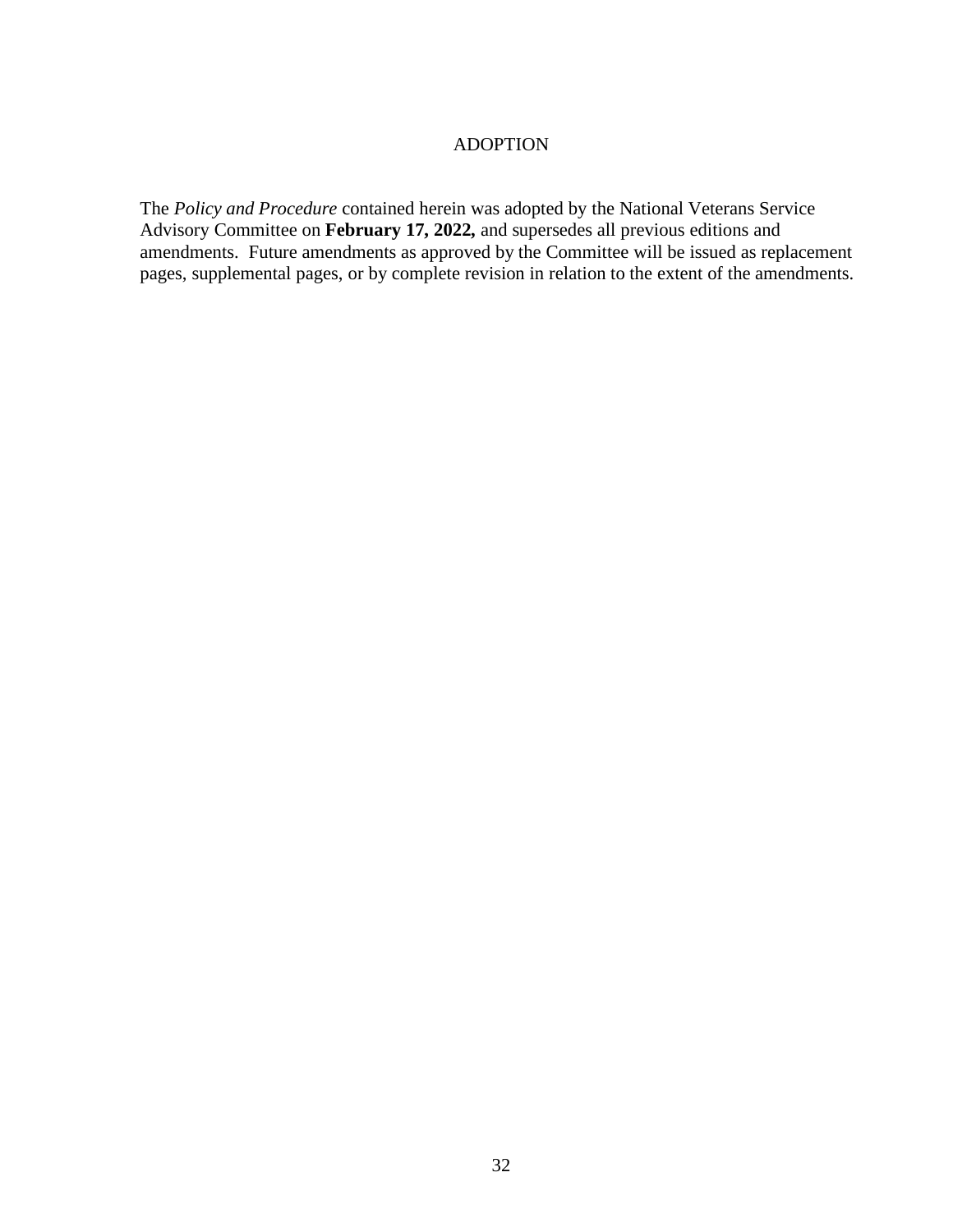# **CODE OF CONDUCT FOR VFW REPRESENTATIVES**

- 1. Do not knowingly present a fraudulent claim or submit false information in connection with a claim before any government agency.
- 2. Do not engage in any unlawful, unprofessional or unethical practice such as deceiving or misleading a client.
- 3. Remember that you are fully responsible for compliance with all laws and regulations of each government department or agency governing confidentiality of information and release of information from official records. Information should be released only if authorized by the client, and only to the extent authorized.
- 4. As a VFW accredited representative, under no circumstances, should you serve as guardian, committee or fiduciary by any other designation, of veterans or other persons receiving benefits from the Department of Veterans Affairs.
- 5. Representation by the VFW is gratuitous and under no circumstances should you demand, request or receive remuneration in cash or in any other form, from persons to whom representation or other assistance is provided.
- 6. VFW representatives will refrain from the use of racial, religious, age-related, sexual or ethnic epithets, innuendoes, slurs or jokes in the work place.
- 7. In dealings with all clients, VFW representatives must conduct themselves in a totally professional manner and refrain from sexual advances, verbal or physical conduct of a sexual nature, or requests for sexual favors.
- 8. Discrimination based on race, color, religion, sex, sexual orientation, gender identity or expression, age, disability, marital status, citizenship, national origin, genetic information, or any other characteristic protected by law is strictly prohibited.